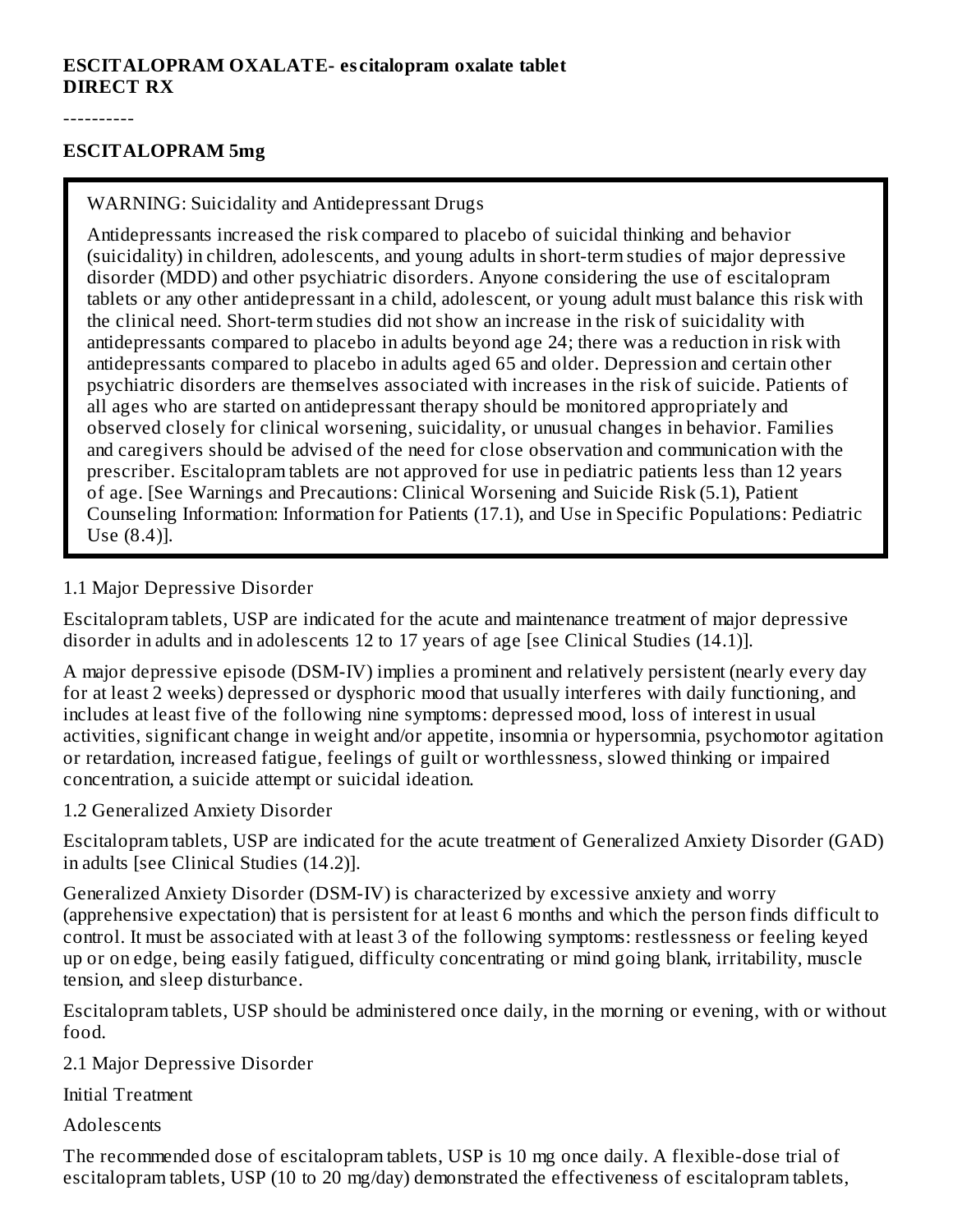USP [see Clinical Studies (14.1)]. If the dose is increased to 20 mg, this should occur after a minimum of three weeks.

## Adults

The recommended dose of escitalopram tablets, USP is 10 mg once daily. A fixed-dose trial of escitalopram oxalate demonstrated the effectiveness of both 10 mg and 20 mg of escitalopram oxalate, but failed to demonstrate a greater benefit of 20 mg over 10 mg [see Clinical Studies (14.1)]. If the dose is increased to 20 mg, this should occur after a minimum of one week.

# Maintenance Treatment

It is generally agreed that acute episodes of major depressive disorder require several months or longer of sustained pharmacological therapy beyond response to the acute episode. Systematic evaluation of continuing escitalopram oxalate 10 or 20 mg/day in adults patients with major depressive disorder who responded while taking escitalopram oxalate during an 8-week, acute-treatment phase demonstrated a benefit of such maintenance treatment [see Clinical Studies (14.1)]. Nevertheless, the physician who elects to use escitalopram oxalate for extended periods should periodically re-evaluate the long-term usefulness of the drug for the individual patient. Patients should be periodically reassessed to determine the need for maintenance treatment.

2.2 Generalized Anxiety Disorder

Initial Treatment

**Adults** 

The recommended starting dose of escitalopram tablets, USP is 10 mg once daily. If the dose is increased to 20 mg, this should occur after a minimum of one week.

## Maintenance Treatment

Generalized anxiety disorder is recognized as a chronic condition. The efficacy of escitalopram oxalate in the treatment of GAD beyond 8 weeks has not been systematically studied. The physician who elects to use escitalopram oxalate for extended periods should periodically re-evaluate the long-term usefulness of the drug for the individual patient.

# 2.3 Special Populations

10 mg/day is the recommended dose for most elderly patients and patients with hepatic impairment.

No dosage adjustment is necessary for patients with mild or moderate renal impairment. Escitalopram tablets, USP should be used with caution in patients with severe renal impairment.

2.4 Discontinuation of Treatment with Escitalopram Tablets, USP

Symptoms associated with discontinuation of escitalopram tablets, USP and other SSRIs and SNRIs have been reported [see Warnings and Precautions (5.3)]. Patients should be monitored for these symptoms when discontinuing treatment. A gradual reduction in the dose rather than abrupt cessation is recommended whenever possible. If intolerable symptoms occur following a decrease in the dose or upon discontinuation of treatment, then resuming the previously prescribed dose may be considered. Subsequently, the physician may continue decreasing the dose but at a more gradual rate.

2.5 Switching a Patient To or From a Monoamine Oxidase Inhibitor (MAOI) Intended to Treat Psychiatric Disorders

At least 14 days should elapse between discontinuation of an MAOI intended to treat psychiatric disorders and initiation of therapy with escitalopram tablets, USP. Conversely, at least 14 days should be allowed after stopping escitalopram tablets, USP before starting an MAOI intended to treat psychiatric disorders [see Contraindications (4.1)].

2.6 Use of Escitalopram Tablet, USP with Other MAOIs such as Linezolid or Methylene Blue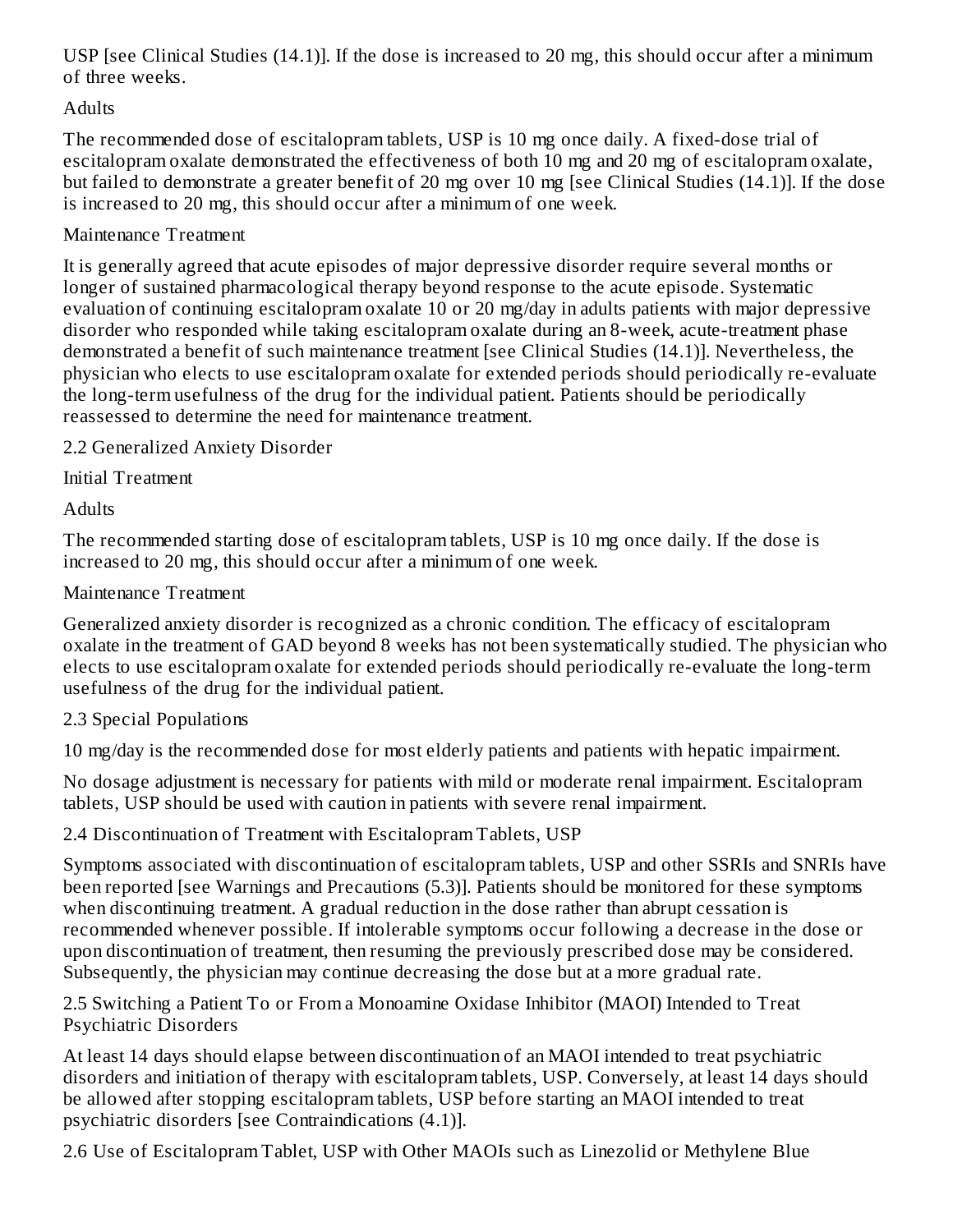Do not start escitalopram tablets, USP in a patient who is being treated with linezolid or intravenous methylene blue because there is an increased risk of serotonin syndrome. In a patient who requires more urgent treatment of a psychiatric condition, other interventions, including hospitalization, should be considered [see Contraindications (4.1)].

In some cases, a patient already receiving escitalopram tablets, USP therapy may require urgent treatment with linezolid or intravenous methylene blue. If acceptable alternatives to linezolid or intravenous methylene blue treatment are not available and the potential benefits of linezolid or intravenous methylene blue treatment are judged to outweigh the risks of serotonin syndrome in a particular patient, escitalopram tablets, USP should be stopped promptly, and linezolid or intravenous methylene blue can be administered. The patient should be monitored for symptoms of serotonin syndrome for 2 weeks or until 24 hours after the last dose of linezolid or intravenous methylene blue, whichever comes first. Therapy with escitalopram tablets, USP may be resumed 24 hours after the last dose of linezolid or intravenous methylene blue [see Warnings and Precautions (5.2)].

The risk of administering methylene blue by non-intravenous routes (such as oral tablets or by local injection) or in intravenous doses much lower than 1 mg/kg with escitalopram tablets, USP is unclear. The clinician should, nevertheless, be aware of the possibility of emergent symptoms of serotonin syndrome with such use [see Warnings and Precautions (5.2)].

#### 3.1 Tablets

Escitalopram tablets, USP are film-coated, round tablets containing escitalopram oxalate in strengths equivalent to 5 mg, 10 mg and 20 mg escitalopram base. The 10 and 20 mg tablets are scored. 5 mg tablets are debossed with '135' on one side and '5' on other side. 10 mg tablets are debossed with break line on one side, separating '11' and '36' on one side, and '10' on other side. 20 mg tablets are debossed with break line on one side, separating '11' and '37' on one side, and '20' on other side.

4.1 Monoamine oxidase inhibitors (MAOIs)

The use of MAOIs intended to treat psychiatric disorders with escitalopram tablets or within 14 days of stopping treatment with escitalopram tablets is contraindicated because of an increased risk of serotonin syndrome. The use of escitalopram tablets within 14 days of stopping an MAOI intended to treat psychiatric disorders is also contraindicated [see Dosage and Administration (2.5), and Warnings and Precautions (5.2)].

Starting escitalopram tablets in a patient who is being treated with MAOIs such as linezolid or intravenous methylene blue is also contraindicated because of an increased risk of serotonin syndrome [see Dosage and Administration (2.6), and Warnings and Precautions (5.2)].

## 4.2 Pimozide

Concomitant use in patients taking pimozide is contraindicated [see Drug Interactions (7.10)].

4.3 Hypersensitivity to escitalopram or citalopram

Escitalopram tablets are contraindicated in patients with a hypersensitivity to escitalopram or citalopram or any of the inactive ingredients in escitalopram tablets.

# 5.1 Clinical Worsening and Suicide Risk

Patients with major depressive disorder (MDD), both adult and pediatric, may experience worsening of their depression and/or the emergence of suicidal ideation and behavior (suicidality) or unusual changes in behavior, whether or not they are taking antidepressant medications, and this risk may persist until significant remission occurs. Suicide is a known risk of depression and certain other psychiatric disorders, and these disorders themselves are the strongest predictors of suicide. There has been a long-standing concern, however, that antidepressants may have a role in inducing worsening of depression and the emergence of suicidality in certain patients during the early phases of treatment. Pooled analyses of short-term placebo-controlled trials of antidepressant drugs (SSRIs and others) showed that these drugs increase the risk of suicidal thinking and behavior (suicidality) in children,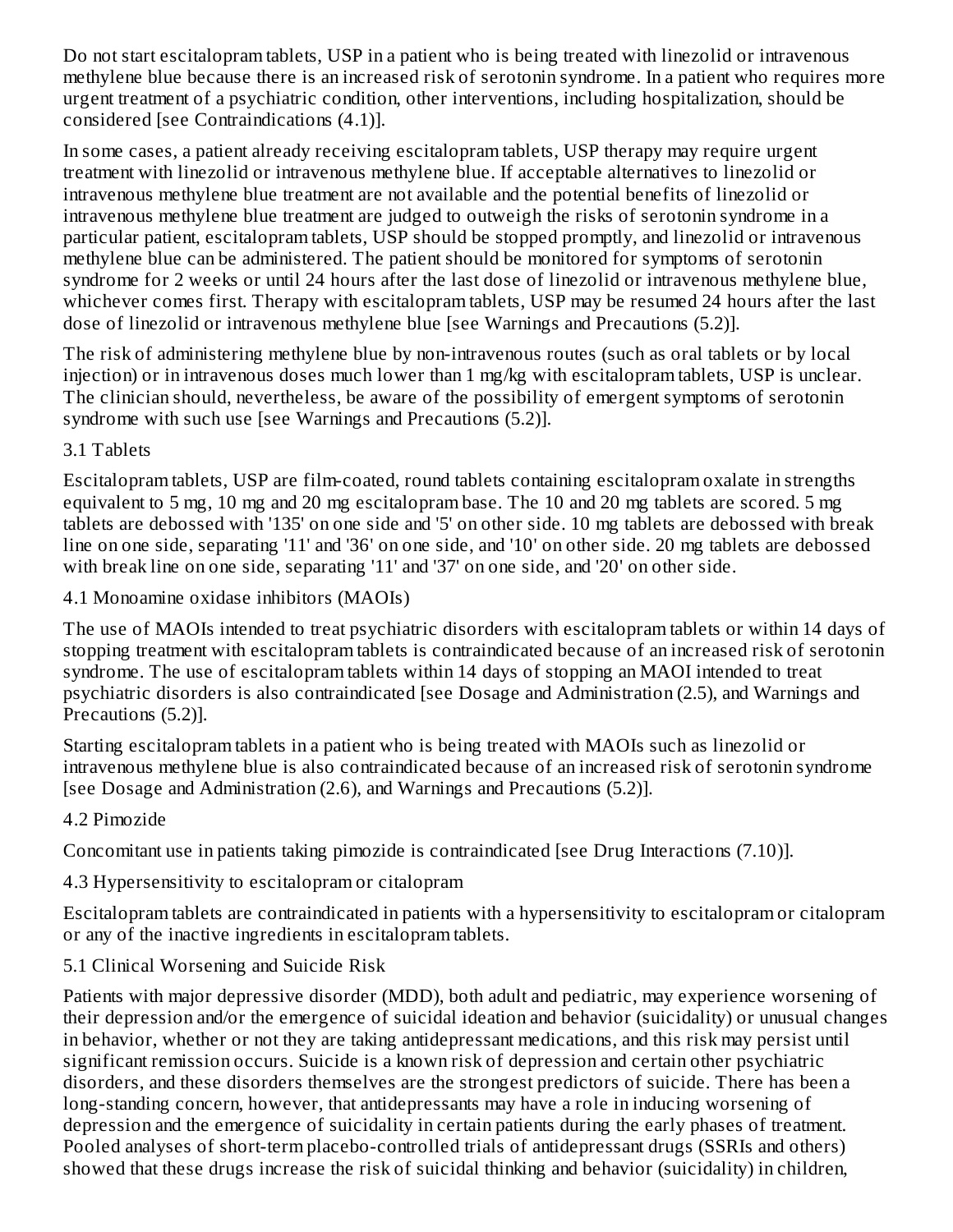adolescents, and young adults (ages 18 to 24) with major depressive disorder (MDD) and other psychiatric disorders. Short-term studies did not show an increase in the risk of suicidality with antidepressants compared to placebo in adults beyond age 24; there was a reduction with antidepressants compared to placebo in adults aged 65 and older.

The pooled analyses of placebo-controlled trials in children and adolescents with MDD, obsessive compulsive disorder (OCD), or other psychiatric disorders included a total of 24 short-term trials of 9 antidepressant drugs in over 4400 patients. The pooled analyses of placebo-controlled trials in adults with MDD or other psychiatric disorders included a total of 295 short-term trials (median duration of 2 months) of 11 antidepressant drugs in over 77,000 patients. There was considerable variation in risk of suicidality among drugs, but a tendency toward an increase in the younger patients for almost all drugs studied. There were differences in absolute risk of suicidality across the different indications, with the highest incidence in MDD. The risk differences (drug vs. placebo), however, were relatively stable within age strata and across indications. These risk differences (drug-placebo difference in the number of cases of suicidality per 1000 patients treated) are provided in Table 1.

TABLE 1 Age Range Drug-Placebo Difference in Number of Cases of Suicidality per 1000 Patients Treated

Increases Compared to Placebo  $< 18$ 14 additional cases 18 to 24 5 additional cases

Decreases Compared to Placebo 25 to 64 1 fewer case ≥65 6 fewer case

No suicides occurred in any of the pediatric trials. There were suicides in the adult trials, but the number was not sufficient to reach any conclusion about drug effect on suicide.

It is unknown whether the suicidality risk extends to longer-term use, i.e., beyond several months. However, there is substantial evidence from placebo-controlled maintenance trials in adults with depression that the use of antidepressants can delay the recurrence of depression.

All patients being treated with antidepressants for any indication should be monitored appropriately and observed closely for clinical worsening, suicidality, and unusual changes in behavior, especially during the initial few months of a course of drug therapy, or at times of dose changes, either increases or decreases.

The following symptoms, anxiety, agitation, panic attacks, insomnia, irritability, hostility, aggressiveness, impulsivity, akathisia (psychomotor restlessness), hypomania, and mania, have been reported in adult and pediatric patients being treated with antidepressants for major depressive disorder as well as for other indications, both psychiatric and nonpsychiatric. Although a causal link between the emergence of such symptoms and either the worsening of depression and/or the emergence of suicidal impulses has not been established, there is concern that such symptoms may represent precursors to emerging suicidality.

Consideration should be given to changing the therapeutic regimen, including possibly discontinuing the medication, in patients whose depression is persistently worse, or who are experiencing emergent suicidality or symptoms that might be precursors to worsening depression or suicidality, especially if these symptoms are severe, abrupt in onset, or were not part of the patient's presenting symptoms.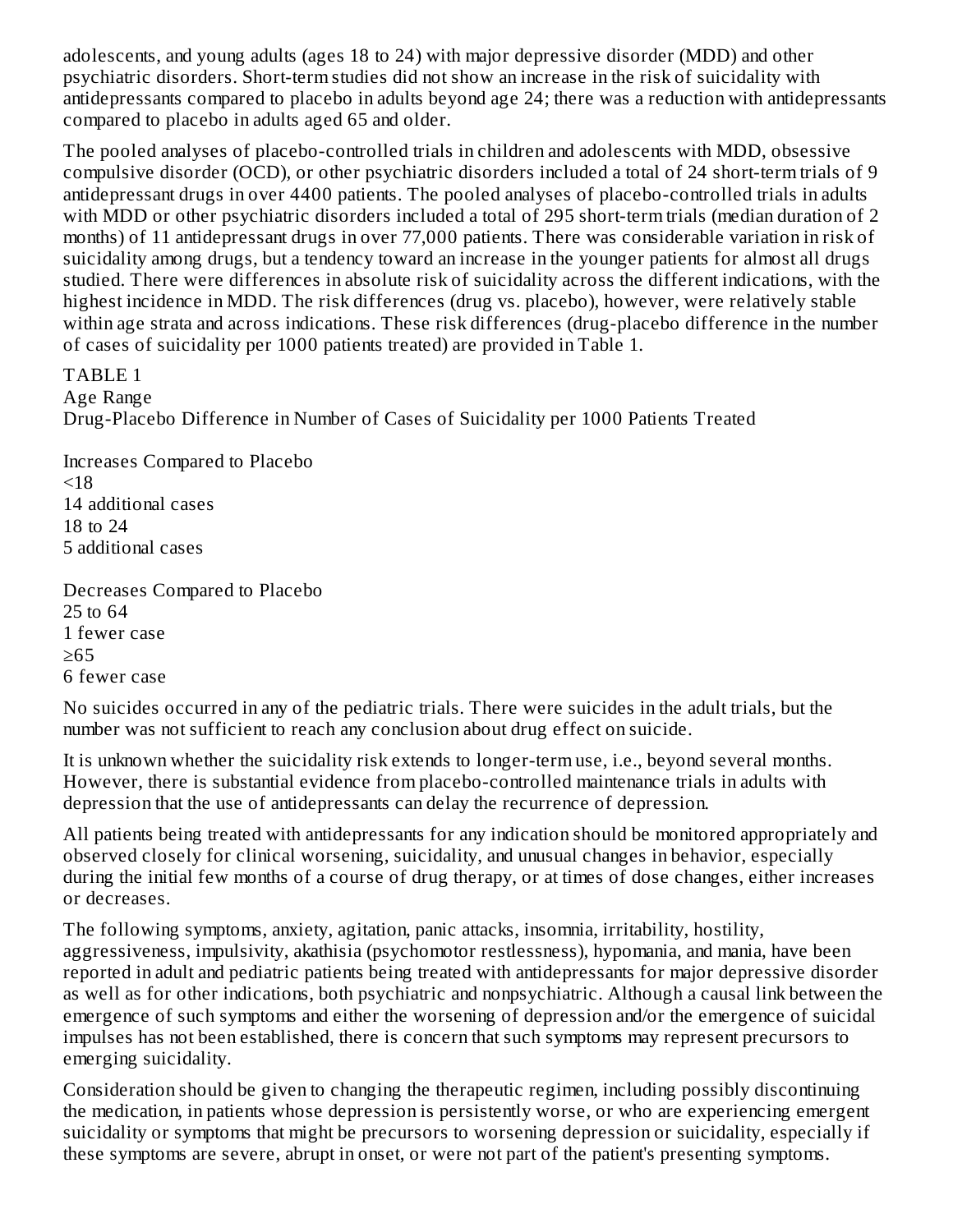If the decision has been made to discontinue treatment, medication should be tapered, as rapidly as is feasible, but with recognition that abrupt discontinuation can be associated with certain symptoms [see Dosage and Administration (2.4)].

Families and caregivers of patients being treated with antidepressants for major depressive disorder or other indications, both psychiatric and nonpsychiatric, should be alerted about the need to monitor patients for the emergence of agitation, irritability, unusual changes in behavior, and the other symptoms described above, as well as the emergence of suicidality, and to report such symptoms immediately to health care providers. Such monitoring should include daily observation by families and caregivers [see also Patient Counseling Information (17.1)]. Prescriptions for escitalopram tablets should be written for the smallest quantity of tablets consistent with good patient management, in order to reduce the risk of overdose.

#### Screening Patients for Bipolar Disorder

A major depressive episode may be the initial presentation of bipolar disorder. It is generally believed (though not established in controlled trials) that treating such an episode with an antidepressant alone may increase the likelihood of precipitation of a mixed/manic episode in patients at risk for bipolar disorder. Whether any of the symptoms described above represent such a conversion is unknown. However, prior to initiating treatment with an antidepressant, patients with depressive symptoms should be adequately screened to determine if they are at risk for bipolar disorder; such screening should include a detailed psychiatric history, including a family history of suicide, bipolar disorder, and depression. It should be noted that escitalopram oxalate is not approved for use in treating bipolar depression.

#### 5.2 Serotonin Syndrome

The development of a potentially life-threatening serotonin syndrome has been reported with SNRIs and SSRIs, including escitalopram oxalate, alone but particularly with concomitant use of other serotonergic drugs (including triptans, tricyclic antidepressants, fentanyl, lithium, tramadol, tryptophan, buspirone, and St. John's Wort) and with drugs that impair metabolism of serotonin (in particular, MAOIs, both those intended to treat psychiatric disorders and also others, such as linezolid and intravenous methylene blue).

Serotonin syndrome symptoms may include mental status changes (e.g., agitation, hallucinations, delirium, and coma), autonomic instability (e.g., tachycardia, labile blood pressure, dizziness, diaphoresis, flushing, hyperthermia), neuromuscular symptoms (e.g., tremor, rigidity, myoclonus, hyperreflexia, incoordination) seizures, and/or gastrointestinal symptoms (e.g., nausea, vomiting, diarrhea). Patients should be monitored for the emergence of serotonin syndrome.

The concomitant use of escitalopram oxalate with MAOIs intended to treat psychiatric disorders is contraindicated. Escitalopram oxalate should also not be started in a patient who is being treated with MAOIs such as linezolid or intravenous methylene blue. All reports with methylene blue that provided information on the route of administration involved intravenous administration in the dose range of 1 mg/kg to 8 mg/kg. No reports involved the administration of methylene blue by other routes (such as oral tablets or local tissue injection) or at lower doses. There may be circumstances when it is necessary to initiate treatment with an MAOI such as linezolid or intravenous methylene blue in a patient taking escitalopram oxalate. Escitalopram oxalate should be discontinued before initiating treatment with the MAOI [see Contraindications (4.1) and Dosage and Administration (2.5 and 2.6)].

If concomitant use of escitalopram oxalate with other serotonergic drugs including, triptans, tricyclic antidepressants, fentanyl, lithium, tramadol, buspirone, tryptophan and St. John's Wort is clinically warranted, patients should be made aware of a potential increased risk for serotonin syndrome, particularly during treatment initiation and dose increases.

Treatment with escitalopram oxalate and any concomitant serotonergic agents, should be discontinued immediately if the above events occur and supportive symptomatic treatment should be initiated.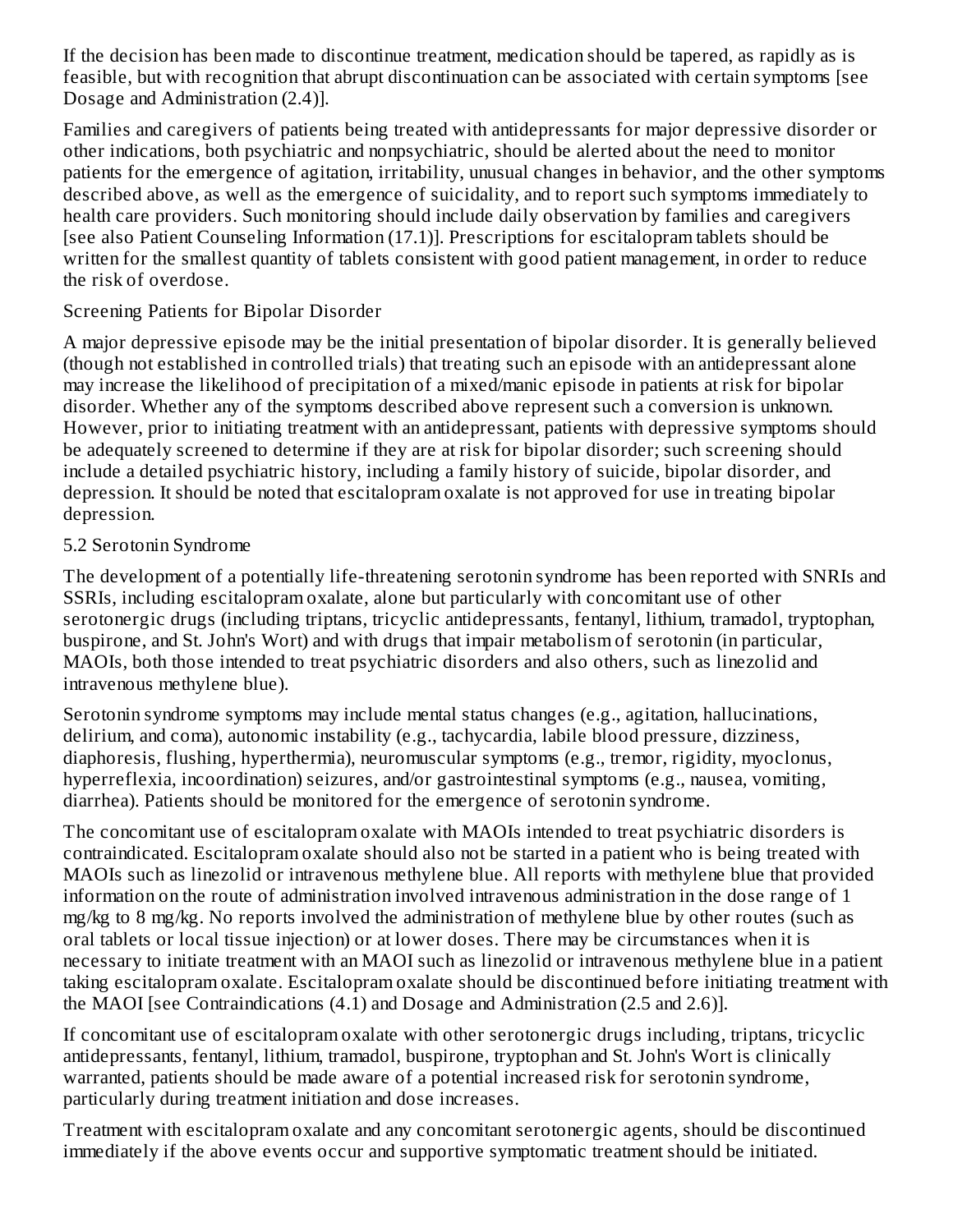## 5.3 Discontinuation of Treatment with Escitalopram Tablets

During marketing of escitalopram tablets and other SSRIs and SNRIs (serotonin and norepinephrine reuptake inhibitors), there have been spontaneous reports of adverse events occurring upon discontinuation of these drugs, particularly when abrupt, including the following: dysphoric mood, irritability, agitation, dizziness, sensory disturbances (e.g., paresthesias such as electric shock sensations), anxiety, confusion, headache, lethargy, emotional lability, insomnia, and hypomania. While these events are generally self-limiting, there have been reports of serious discontinuation symptoms.

Patients should be monitored for these symptoms when discontinuing treatment with escitalopram oxalate. A gradual reduction in the dose rather than abrupt cessation is recommended whenever possible. If intolerable symptoms occur following a decrease in the dose or upon discontinuation of treatment, then resuming the previously prescribed dose may be considered. Subsequently, the physician may continue decreasing the dose but at a more gradual rate [see Dosage and Administration (2.4)].

## 5.4 Seizures

Although anticonvulsant effects of racemic citalopram have been observed in animal studies, escitalopram oxalate has not been systematically evaluated in patients with a seizure disorder. These patients were excluded from clinical studies during the product's premarketing testing. In clinical trials of escitalopram oxalate, cases of convulsion have been reported in association with escitalopram oxalate treatment. Like other drugs effective in the treatment of major depressive disorder, escitalopram tablets should be introduced with care in patients with a history of seizure disorder.

# 5.5 Activation of Mania/Hypomania

In placebo-controlled trials of escitalopram oxalate in major depressive disorder, activation of mania/hypomania was reported in one (0.1%) of 715 patients treated with escitalopram oxalate and in none of the 592 patients treated with placebo. One additional case of hypomania has been reported in association with escitalopram oxalate treatment. Activation of mania/hypomania has also been reported in a small proportion of patients with major affective disorders treated with racemic citalopram and other marketed drugs effective in the treatment of major depressive disorder. As with all drugs effective in the treatment of major depressive disorder, escitalopram tablets should be used cautiously in patients with a history of mania.

# 5.6 Hyponatremia

Hyponatremia may occur as a result of treatment with SSRIs and SNRIs, including escitalopram oxalate. In many cases, this hyponatremia appears to be the result of the syndrome of inappropriate antidiuretic hormone secretion (SIADH), and was reversible when escitalopram oxalate was discontinued. Cases with serum sodium lower than 110 mmol/L have been reported. Elderly patients may be at greater risk of developing hyponatremia with SSRIs and SNRIs. Also, patients taking diuretics or who are otherwise volume depleted may be at greater risk [see Geriatric Use (8.5)]. Discontinuation of escitalopram oxalate should be considered in patients with symptomatic hyponatremia and appropriate medical intervention should be instituted.

Signs and symptoms of hyponatremia include headache, difficulty concentrating, memory impairment, confusion, weakness, and unsteadiness, which may lead to falls. Signs and symptoms associated with more severe and/or acute cases have included hallucination, syncope, seizure, coma, respiratory arrest, and death.

# 5.7 Abnormal Bleeding

SSRIs and SNRIs, including escitalopram oxalate, may increase the risk of bleeding events. Concomitant use of aspirin, nonsteroidal anti-inflammatory drugs, warfarin, and other anticoagulants may add to the risk. Case reports and epidemiological studies (case-control and cohort design) have demonstrated an association between use of drugs that interfere with serotonin reuptake and the occurrence of gastrointestinal bleeding. Bleeding events related to SSRIs and SNRIs use have ranged from ecchymoses, hematomas, epistaxis, and petechiae to life-threatening hemorrhages.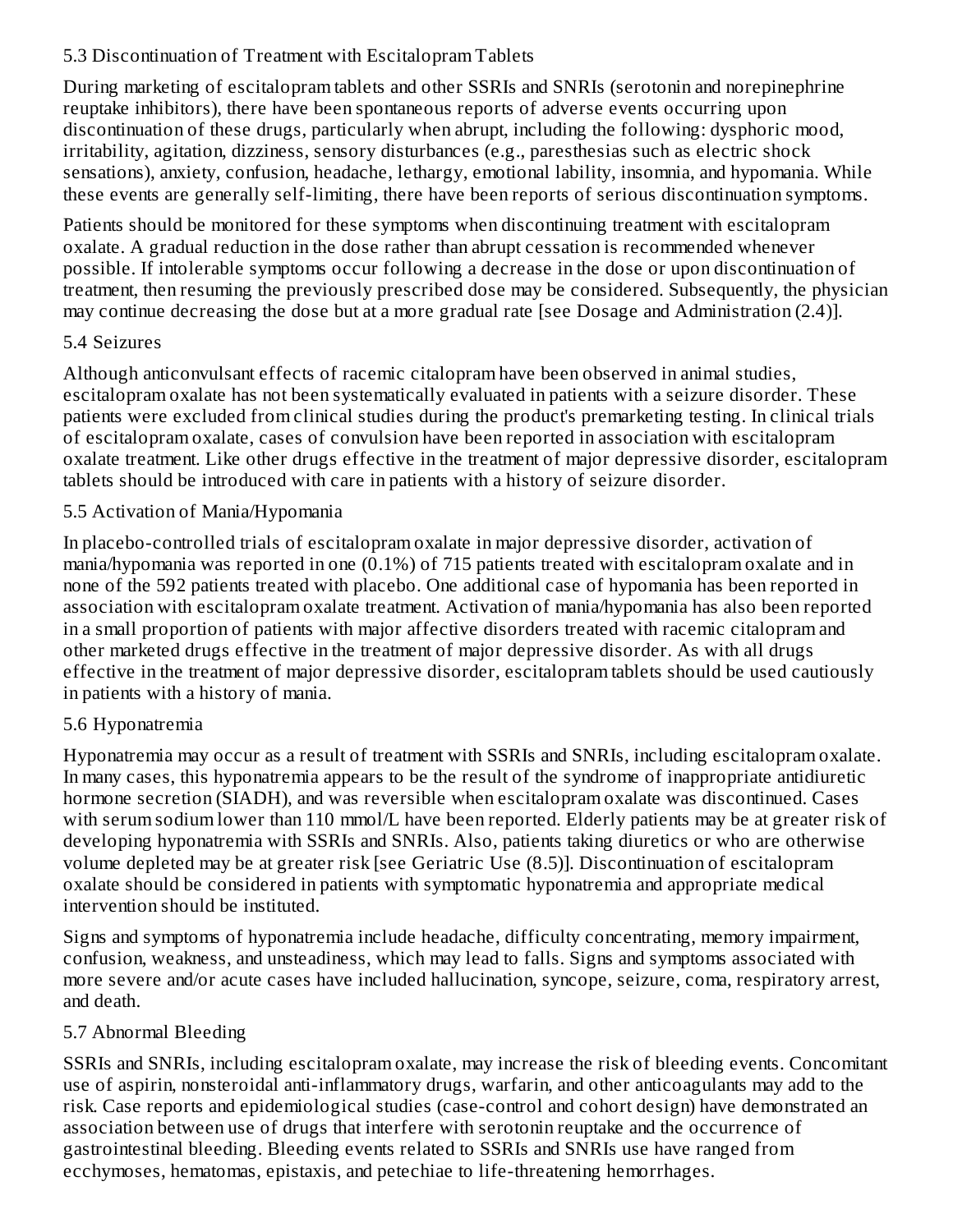Patients should be cautioned about the risk of bleeding associated with the concomitant use of escitalopram oxalate and NSAIDs, aspirin, or other drugs that affect coagulation.

#### 5.8 Interference with Cognitive and Motor Performance

In a study in normal volunteers, escitalopram oxalate 10 mg/day did not produce impairment of intellectual function or psychomotor performance. Because any psychoactive drug may impair judgment, thinking, or motor skills, however, patients should be cautioned about operating hazardous machinery, including automobiles, until they are reasonably certain that escitalopram tablets therapy does not affect their ability to engage in such activities.

#### 5.9 Angle Closure Glaucoma

Angle-Closure Glaucoma: The pupillary dilation that occurs following use of many antidepressant drugs including escitalopram oxalate may trigger an angle closure attack in a patient with anatomically narrow angles who does not have a patent iridectomy.

#### 5.10 Use in Patients with Concomitant Illness

Clinical experience with escitalopram oxalate in patients with certain concomitant systemic illnesses is limited. Caution is advisable in using escitalopram tablets in patients with diseases or conditions that produce altered metabolism or hemodynamic responses.

Escitalopram oxalate has not been systematically evaluated in patients with a recent history of myocardial infarction or unstable heart disease. Patients with these diagnoses were generally excluded from clinical studies during the product's premarketing testing.

In subjects with hepatic impairment, clearance of racemic citalopram was decreased and plasma concentrations were increased. The recommended dose of escitalopram tablets in hepatically impaired patients is 10 mg/day [see Dosage and Administration (2.3)].

Because escitalopram is extensively metabolized, excretion of unchanged drug in urine is a minor route of elimination. Until adequate numbers of patients with severe renal impairment have been evaluated during chronic treatment with escitalopram tablets, however, it should be used with caution in such patients [see Dosage and Administration (2.3)].

## 6.1 Clinical Trials Experience

Because clinical studies are conducted under widely varying conditions, adverse reaction rates observed in the clinical studies of a drug cannot be directly compared to rates in the clinical studies of another drug and may not reflect the rates observed in practice.

Clinical Trial Data Sources

Pediatrics (6 to 17 years)

Adverse events were collected in 576 pediatric patients (286 escitalopram oxalate, 290 placebo) with major depressive disorder in double-blind placebo-controlled studies. Safety and effectiveness of escitalopram oxalate in pediatric patients less than 12 years of age has not been established.

## **Adults**

Adverse events information for escitalopram oxalate was collected from 715 patients with major depressive disorder who were exposed to escitalopram and from 592 patients who were exposed to placebo in double-blind, placebo-controlled trials. An additional 284 patients with major depressive disorder were newly exposed to escitalopram in open-label trials. The adverse event information for escitalopram oxalate in patients with GAD was collected from 429 patients exposed to escitalopram and from 427 patients exposed to placebo in double-blind, placebo-controlled trials.

Adverse events during exposure were obtained primarily by general inquiry and recorded by clinical investigators using terminology of their own choosing. Consequently, it is not possible to provide a meaningful estimate of the proportion of individuals experiencing adverse events without first grouping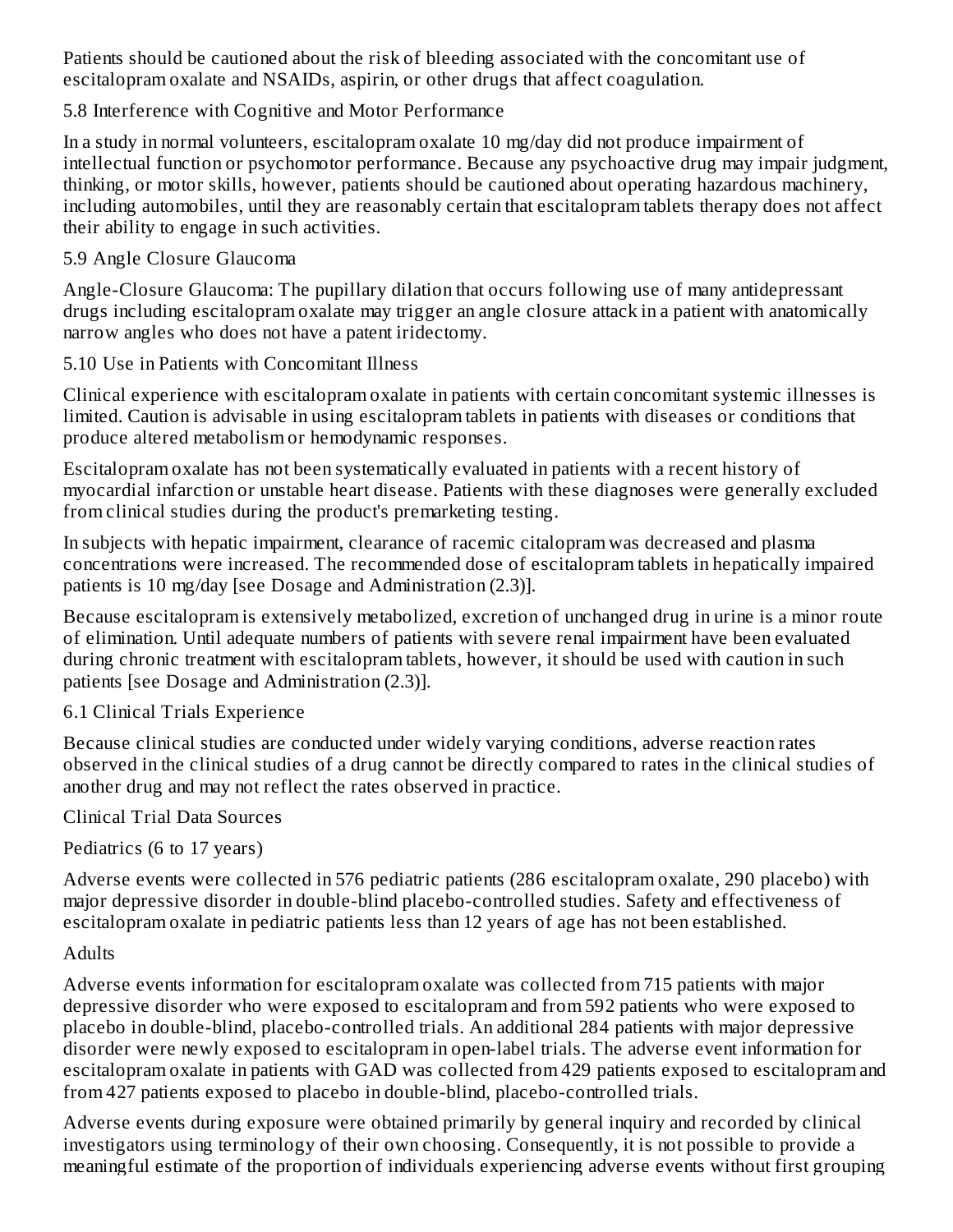similar types of events into a smaller number of standardized event categories. In the tables and tabulations that follow, standard World Health Organization (WHO) terminology has been used to classify reported adverse events.

The stated frequencies of adverse reactions represent the proportion of individuals who experienced, at least once, a treatment-emergent adverse event of the type listed. An event was considered treatmentemergent if it occurred for the first time or worsened while receiving therapy following baseline evaluation.

Adverse Events Associated with Discontinuation of Treatment

Major Depressive Disorder

Pediatrics (6 to 17 years)

Adverse events were associated with discontinuation of 3.5% of 286 patients receiving escitalopram oxalate and 1% of 290 patients receiving placebo. The most common adverse event (incidence at least 1% for escitalopram oxalate and greater than placebo) associated with discontinuation was insomnia (1% escitalopram oxalate, 0% placebo).

# **Adults**

Among the 715 depressed patients who received escitalopram oxalate in placebo-controlled trials, 6% discontinued treatment due to an adverse event, as compared to 2% of 592 patients receiving placebo. In two fixed-dose studies, the rate of discontinuation for adverse events in patients receiving 10 mg/day escitalopram oxalate was not significantly different from the rate of discontinuation for adverse events in patients receiving placebo. The rate of discontinuation for adverse events in patients assigned to a fixed dose of 20 mg/day escitalopram oxalate was 10%, which was significantly different from the rate of discontinuation for adverse events in patients receiving 10 mg/day escitalopram oxalate (4%) and placebo (3%). Adverse events that were associated with the discontinuation of at least 1% of patients treated with escitalopram tablets, and for which the rate was at least twice that of placebo, were nausea (2%) and ejaculation disorder (2% of male patients).

Generalized Anxiety Disorder

# Adults

Among the 429 GAD patients who received escitalopram oxalate 10 to 20 mg/day in placebo-controlled trials, 8% discontinued treatment due to an adverse event, as compared to 4% of 427 patients receiving placebo. Adverse events that were associated with the discontinuation of at least 1% of patients treated with escitalopram oxalate, and for which the rate was at least twice the placebo rate, were nausea (2%), insomnia (1%), and fatigue (1%).

Incidence of Adverse Reactions in Placebo-Controlled Clinical Trials

# Major Depressive Disorder

Pediatrics (6 to 17 years)

The overall profile of adverse reactions in pediatric patients was generally similar to that seen in adult studies, as shown in Table 2. However, the following adverse reactions (excluding those which appear in Table 2 and those for which the coded terms were uninformative or misleading) were reported at an incidence of at least 2% for escitalopram oxalate and greater than placebo: back pain, urinary tract infection, vomiting, and nasal congestion.

# Adults

The most commonly observed adverse reactions in escitalopram oxalate patients (incidence of approximately 5% or greater and approximately twice the incidence in placebo patients) were insomnia, ejaculation disorder (primarily ejaculatory delay), nausea, sweating increased, fatigue, and somnolence.

Table 2 enumerates the incidence, rounded to the nearest percent, of treatment-emergent adverse events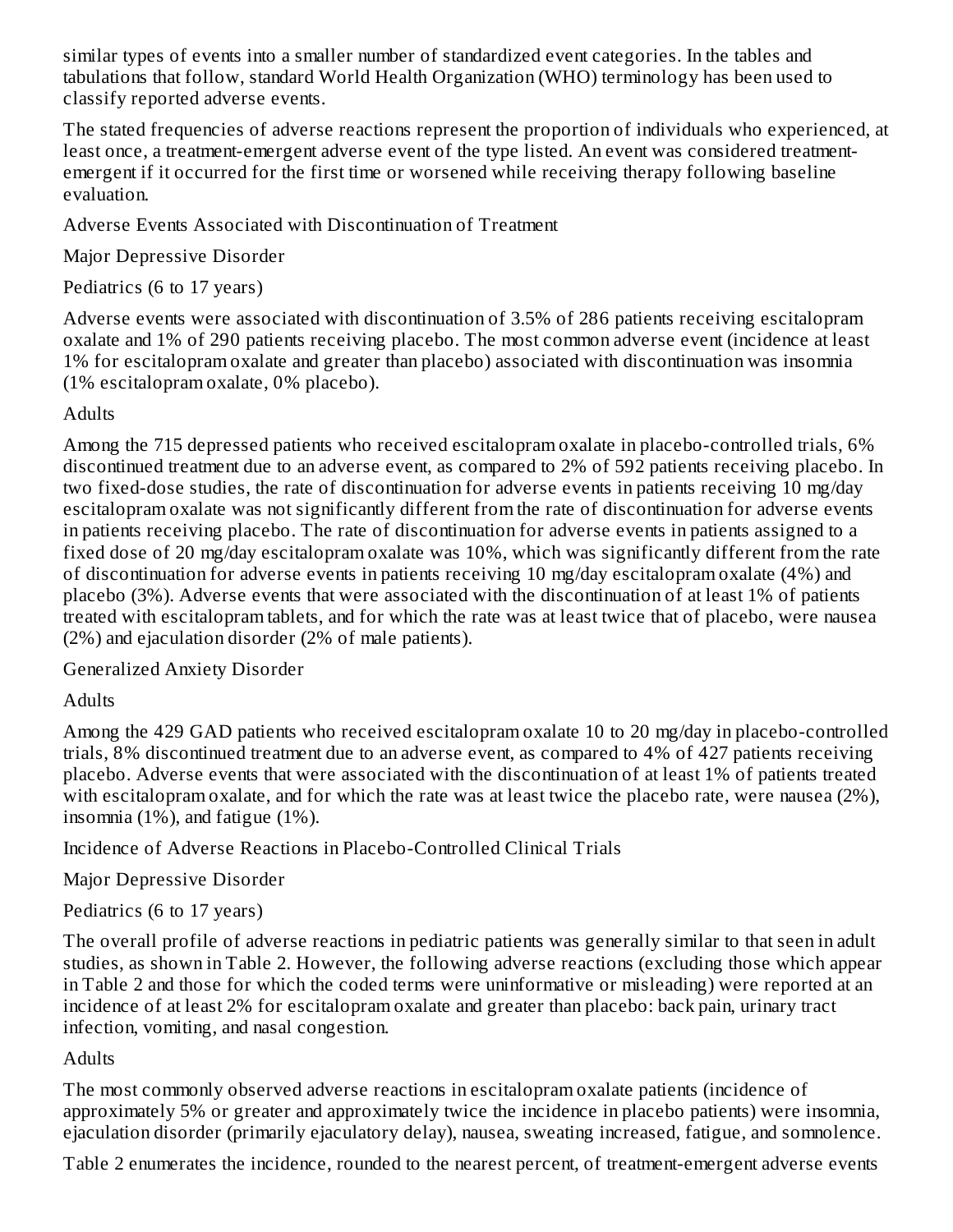that occurred among 715 depressed patients who received escitalopram oxalate at doses ranging from 10 to 20 mg/day in placebo-controlled trials. Events included are those occurring in 2% or more of patients treated with escitalopram oxalate and for which the incidence in patients treated with escitalopram oxalate was greater than the incidence in placebo-treated patients.

# [1]

Generalized Anxiety Disorder

Adults

The most commonly observed adverse reactions in escitalopram oxalate patients (incidence of approximately 5% or greater and approximately twice the incidence in placebo patients) were nausea, ejaculation disorder (primarily ejaculatory delay), insomnia, fatigue, decreased libido, and anorgasmia.

Table 3 enumerates the incidence, rounded to the nearest percent of treatment-emergent adverse events that occurred among 429 GAD patients who received escitalopram oxalate 10 to 20 mg/day in placebocontrolled trials. Events included are those occurring in 2% or more of patients treated with escitalopram oxalate and for which the incidence in patients treated with escitalopram oxalate was greater than the incidence in placebo-treated patients.

[2]

Dose Dependency of Adverse Reactions

The potential dose dependency of common adverse reactions (defined as an incidence rate of 5% in either the 10 mg or 20 mg escitalopram oxalate groups) was examined on the basis of the combined incidence of adverse reactions in two fixed-dose trials. The overall incidence rates of adverse events in 10 mg escitalopram oxalate-treated patients (66%) was similar to that of the placebo-treated patients (61%), while the incidence rate in 20 mg/day escitalopram oxalate-treated patients was greater (86%). Table 4 shows common adverse reactions that occurred in the 20 mg/day escitalopram oxalate group with an incidence that was approximately twice that of the 10 mg/day escitalopram oxalate group and approximately twice that of the placebo group.

TABLE 4

Incidence of Common Adverse Reactions in Patients with Major Depressive Disorder Adverse Reaction Placebo 10 mg/day 20 mg/day

(N=311) Escitalopram Oxalate Escitalopram Oxalate

(N=310) (N=125) Insomnia 4% 7% 14% Diarrhea 5% 6% 14% Dry Mouth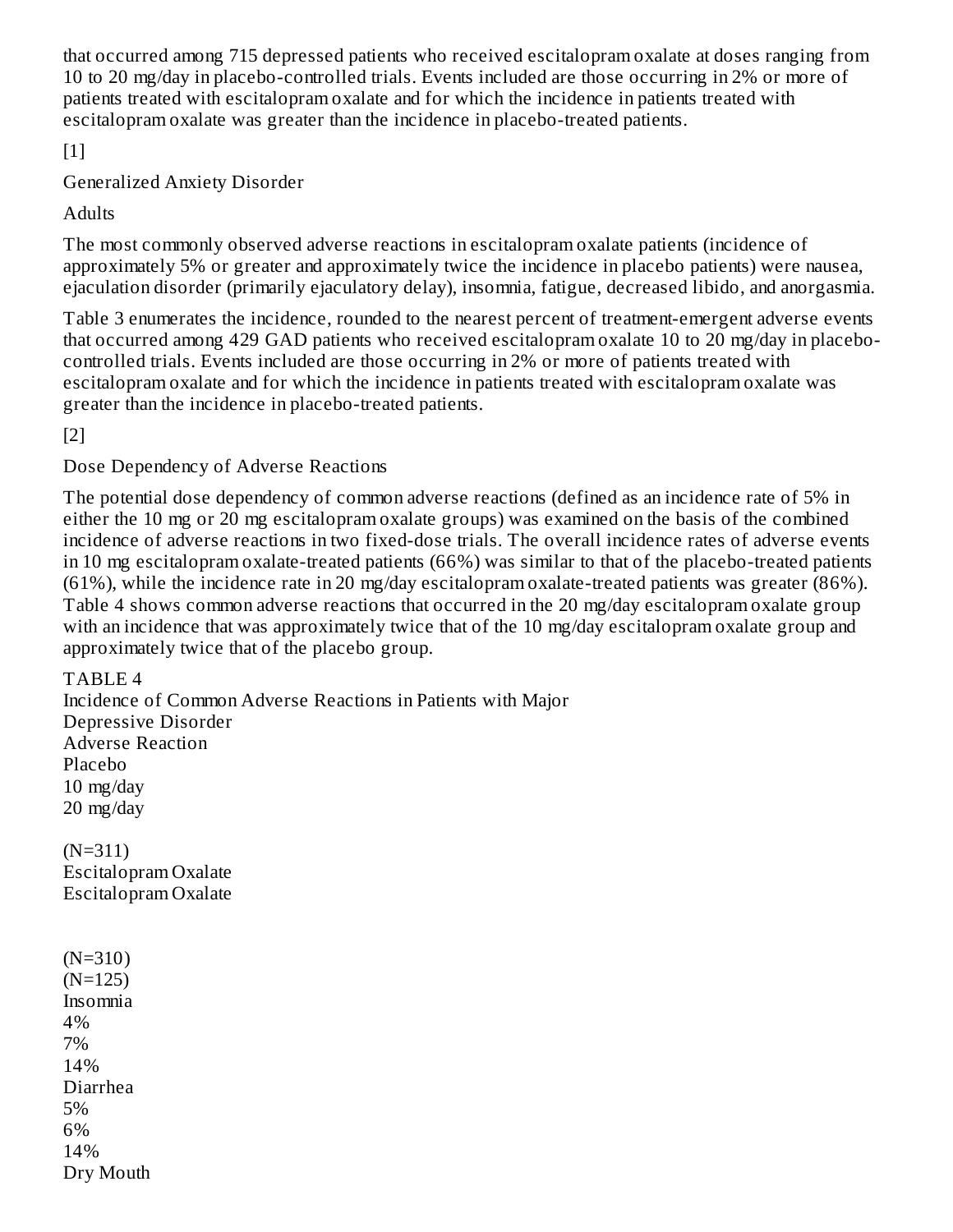3% 4% 9% Somnolence 1% 4% 9% Dizziness 2% 4% 7% Sweating Increased  $1\%$ 3% 8% Constipation 1% 3% 6% Fatigue 2% 2% 6% Indigestion 1% 2% 6%

Male and Female Sexual Dysfunction with SSRIs

Although changes in sexual desire, sexual performance, and sexual satisfaction often occur as manifestations of a psychiatric disorder, they may also be a consequence of pharmacologic treatment. In particular, some evidence suggests that SSRIs can cause such untoward sexual experiences.

Reliable estimates of the incidence and severity of untoward experiences involving sexual desire, performance, and satisfaction are difficult to obtain, however, in part because patients and physicians may be reluctant to discuss them. Accordingly, estimates of the incidence of untoward sexual experience and performance cited in product labeling are likely to underestimate their actual incidence.

TABLE 5 Incidence of Sexual Side Effects in Placebo-Controlled Clinical Trials Adverse Event Escitalopram Oxalate Placebo

In Males Only

```
(N=407)(N=383)
Ejaculation Disorder (primarily ejaculatory delay)
12%
1%
Libido Decreased
6%
2%
```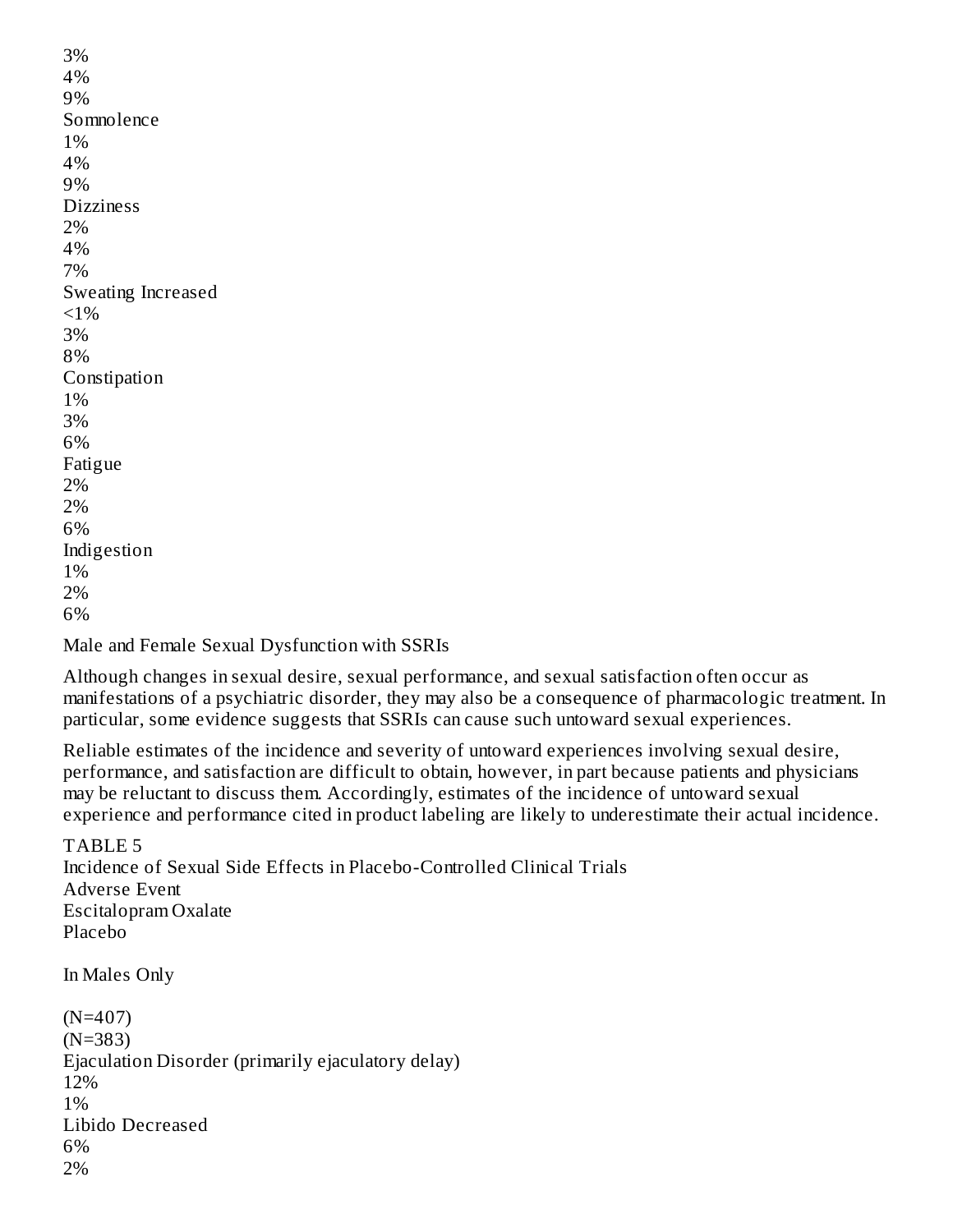Impotence 2%  $<1\%$ 

In Females Only

```
(N=737)
(N=636)
Libido Decreased
3%
1%
Anorgasmia
3%
<1\%
```
There are no adequately designed studies examining sexual dysfunction with escitalopram treatment.

Priapism has been reported with all SSRIs.

While it is difficult to know the precise risk of sexual dysfunction associated with the use of SSRIs, physicians should routinely inquire about such possible side effects.

#### Vital Sign Changes

Escitalopram oxalate and placebo groups were compared with respect to (1) mean change from baseline in vital signs (pulse, systolic blood pressure, and diastolic blood pressure) and (2) the incidence of patients meeting criteria for potentially clinically significant changes from baseline in these variables. These analyses did not reveal any clinically important changes in vital signs associated with escitalopram oxalate treatment. In addition, a comparison of supine and standing vital sign measures in subjects receiving escitalopram oxalate indicated that escitalopram oxalate treatment is not associated with orthostatic changes.

#### Weight Changes

Patients treated with escitalopram oxalate in controlled trials did not differ from placebo-treated patients with regard to clinically important change in body weight.

#### Laboratory Changes

Escitalopram oxalate and placebo groups were compared with respect to (1) mean change from baseline in various serum chemistry, hematology, and urinalysis variables, and (2) the incidence of patients meeting criteria for potentially clinically significant changes from baseline in these variables. These analyses revealed no clinically important changes in laboratory test parameters associated with escitalopram oxalate treatment.

#### ECG Changes

Electrocardiograms from escitalopram oxalate (N=625) and placebo (N=527) groups were compared with respect to outliers defined as subjects with QTc changes over 60 msec from baseline or absolute values over 500 msec post-dose, and subjects with heart rate increases to over 100 bpm or decreases to less than 50 bpm with a 25% change from baseline (tachycardic or bradycardic outliers, respectively). None of the patients in the escitalopram oxalate group had a QTcF interval >500 msec or a prolongation >60 msec compared to 0.2% of patients in the placebo group. The incidence of tachycardic outliers was 0.2% in the escitalopram oxalate and the placebo group. The incidence of bradycardic outliers was 0.5% in the escitalopram oxalate group and 0.2% in the placebo group.

QTcF interval was evaluated in a randomized, placebo and active (moxifloxacin 400 mg) controlled cross-over, escalating multiple-dose study in 113 healthy subjects. The maximum mean (95% upper confidence bound) difference from placebo arm were 4.5 (6.4) and 10.7 (12.7) msec for 10 mg and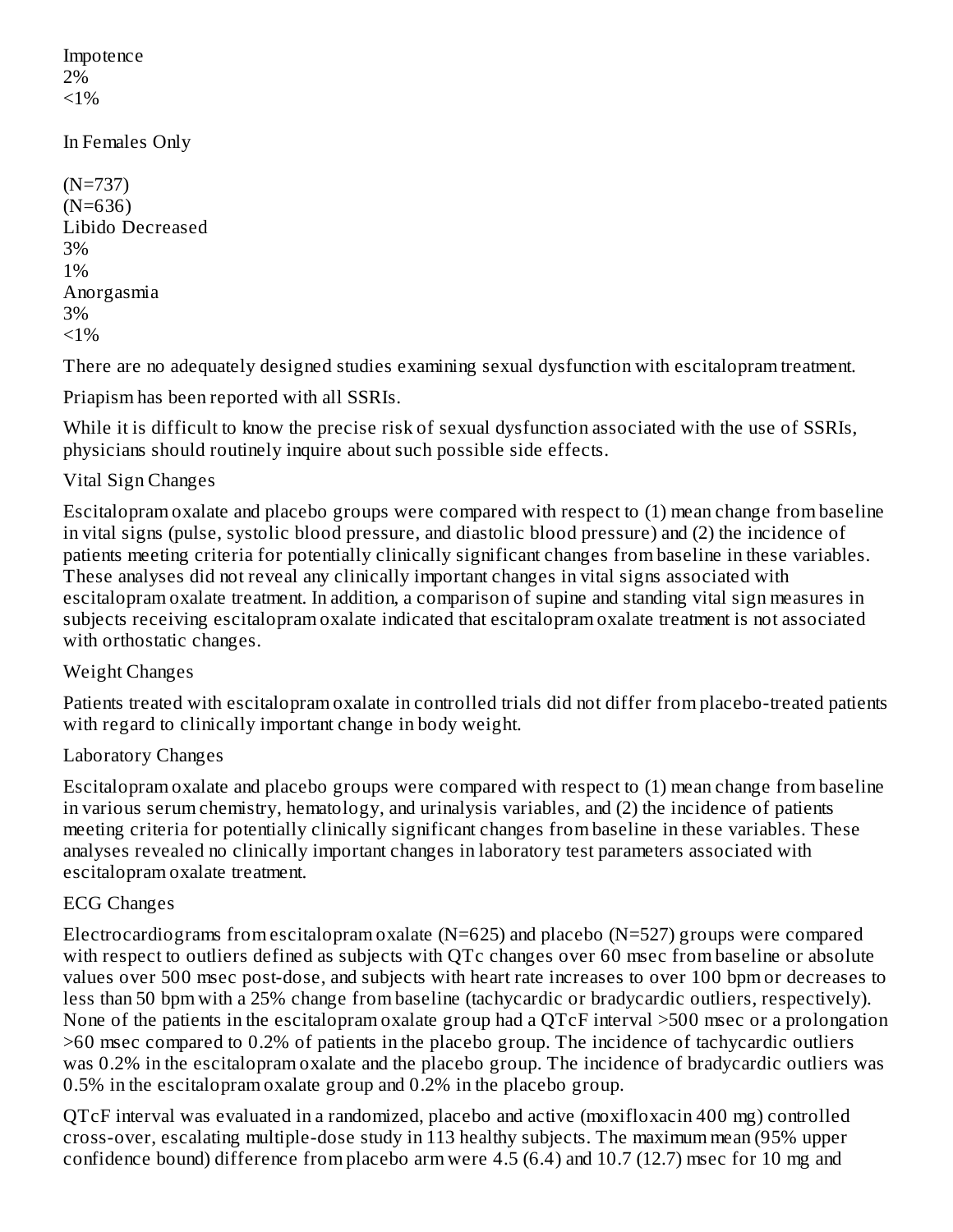supratherapeutic 30 mg escitalopram given once daily, respectively. Based on the established exposure-response relationship, the predicted QTcF change from placebo arm (95% confidence interval) under the Cmax for the dose of 20 mg is 6.6 (7.9) msec. Escitalopram 30 mg given once daily resulted in mean Cmax of 1.7-fold higher than the mean Cmax for the maximum recommended therapeutic dose at steady state (20 mg). The exposure under supratherapeutic 30 mg dose is similar to the steady state concentrations expected in CYP2C19 poor metabolizers following a therapeutic dose of 20 mg.

Other Reactions Observed During the Premarketing Evaluation of Escitalopram Tablets

Following is a list of treatment-emergent adverse events, as defined in the introduction to the ADVERSE REACTIONS section, reported by the 1428 patients treated with escitalopram tablets for periods of up to one year in double-blind or open-label clinical trials during its premarketing evaluation. The listing does not include those events already listed in Tables 2 & 3, those events for which a drug cause was remote and at a rate less than 1% or lower than placebo, those events which were so general as to be uninformative, and those events reported only once which did not have a substantial probability of being acutely life threatening. Events are categorized by body system. Events of major clinical importance are described in the Warnings and Precautions section (5).

Cardiovascular - hypertension, palpitation.

Central and Peripheral Nervous System Disorders - light-headed feeling, migraine.

Gastrointestinal Disorders - abdominal cramp, heartburn, gastroenteritis.

General - allergy, chest pain, fever, hot flushes, pain in limb.

Metabolic and Nutritional Disorders - increased weight.

Musculoskeletal System Disorders - arthralgia, myalgia jaw stiffness.

Psychiatric Disorders - appetite increased, concentration impaired, irritability.

Reproductive Disorders/Female - menstrual cramps, menstrual disorder.

Respiratory System Disorders - bronchitis, coughing, nasal congestion, sinus congestion, sinus headache.

Skin and Appendages Disorders - rash.

Special Senses - vision blurred, tinnitus.

Urinary System Disorders - urinary frequency, urinary tract infection.

6.2 Post-Marketing Experience

Adverse Reactions Reported Subsequent to the Marketing of Escitalopram

The following additional adverse reactions have been identified from spontaneous reports of escitalopram received worldwide. These adverse reactions have been chosen for inclusion because of a combination of seriousness, frequency of reporting, or potential causal connection to escitalopram and have not been listed elsewhere in labeling. However, because these adverse reactions were reported voluntarily from a population of uncertain size, it is not always possible to reliably estimate their frequency or establish a causal relationship to drug exposure. These events include:

Blood and Lymphatic System Disorders: anemia, agranulocytis, aplastic anemia, hemolytic anemia, idiopathic thrombocytopenia purpura, leukopenia, thrombocytopenia.

Cardiac Disorders: atrial fibrillation, bradycardia, cardiac failure, myocardial infarction, tachycardia, torsade de pointes, ventricular arrhythmia, ventricular tachycardia.

Ear and labyrinth disorders: vertigo

Endocrine Disorders: diabetes mellitus, hyperprolactinemia, SIADH.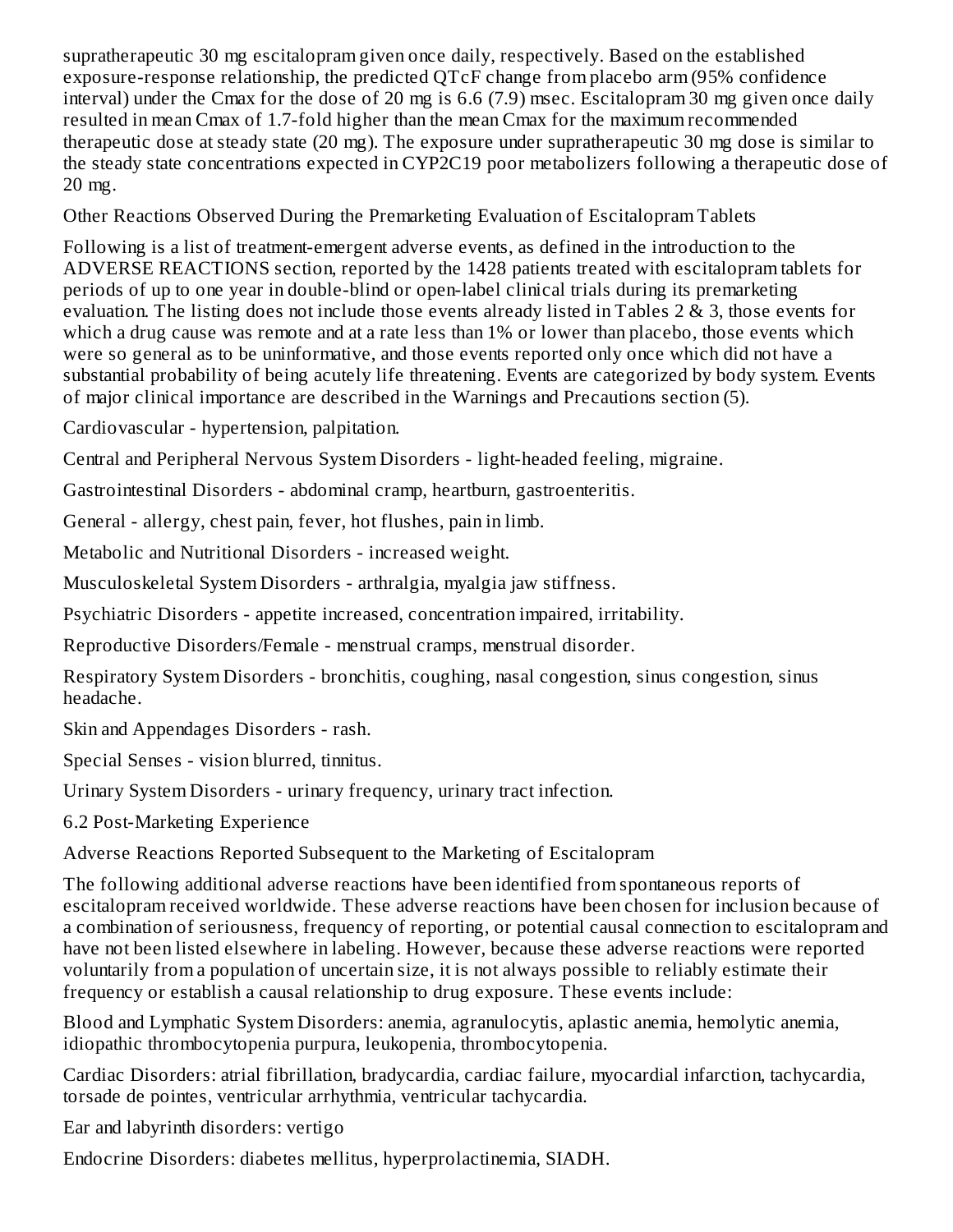Eye Disorders: angle closure glaucoma, diplopia, mydriasis, visual disturbance.

Gastrointestinal Disorder: dysphagia, gastrointestinal hemorrhage, gastroesophageal reflux, pancreatitis, rectal hemorrhage.

General Disorders and Administration Site Conditions: abnormal gait, asthenia, edema, fall, feeling abnormal, malaise.

Hepatobiliary Disorders: fulminant hepatitis, hepatic failure, hepatic necrosis, hepatitis.

Immune System Disorders: allergic reaction, anaphylaxis.

Investigations: bilirubin increased, decreased weight, electrocardiogram QT prolongation, hepatic enzymes increased, hypercholesterolemia, INR increased, prothrombin decreased.

Metabolism and Nutrition Disorders: hyperglycemia, hypoglycemia, hypokalemia, hyponatremia.

Musculoskeletal and Connective Tissue Disorders: muscle cramp, muscle stiffness, muscle weakness, rhabdomyolysis.

Nervous System Disorders: akathisia, amnesia, ataxia, choreoathetosis, cerebrovascular accident, dysarthria, dyskinesia, dystonia, extrapyramidal disorders, grand mal seizures (or convulsions), hypoaesthesia, myoclonus, nystagmus, Parkinsonism, restless legs, seizures, syncope, tardive dyskinesia, tremor.

Pregnancy, Puerperium and Perinatal Conditions: spontaneous abortion.

Psychiatric Disorders: acute psychosis, aggression, agitation, anger, anxiety, apathy, completed suicide, confusion, depersonalization, depression aggravated, delirium, delusion, disorientation, feeling unreal, hallucinations (visual and auditory), mood swings, nervousness, nightmare, panic reaction, paranoia, restlessness, self-harm or thoughts of self-harm, suicide attempt, suicidal ideation, suicidal tendency.

Renal and Urinary Disorders: acute renal failure, dysuria, urinary retention.

Reproductive System and Breast Disorders: menorrhagia, priapism.

Respiratory, Thoracic and Mediastinal Disorders: dyspnea, epistaxis, pulmonary embolism, pulmonary hypertension of the newborn.

Skin and Subcutaneous Tissue Disorders: alopecia, angioedema, dermatitis, ecchymosis, erythema multiforme, photosensitivity reaction, Stevens Johnson Syndrome, toxic epidermal necrolysis, urticaria.

Vascular Disorders: deep vein thrombosis, flushing, hypertensive crisis, hypotension, orthostatic hypotension, phlebitis, thrombosis.

7.1 Monoamine Oxidase Inhibitors (MAOIs)

[See Dosage and Administration (2.5 and 2.6), Contraindications (4.1) and Warnings and Precautions  $(5.2)$ ].

## 7.2 Serotonergic Drugs

[See Dosage and Administration (2.5 and 2.6), Contraindications (4.1) and Warnings and Precautions (5.2)].

## 7.3 Triptans

There have been rare postmarketing reports of serotonin syndrome with use of an SSRI and a triptan. If concomitant treatment of escitalopram oxalate with a triptan is clinically warranted, careful observation of the patient is advised, particularly during treatment initiation and dose increases [see Warnings and Precautions (5.2)].

# 7.4 CNS Drugs

Given the primary CNS effects of escitalopram, caution should be used when it is taken in combination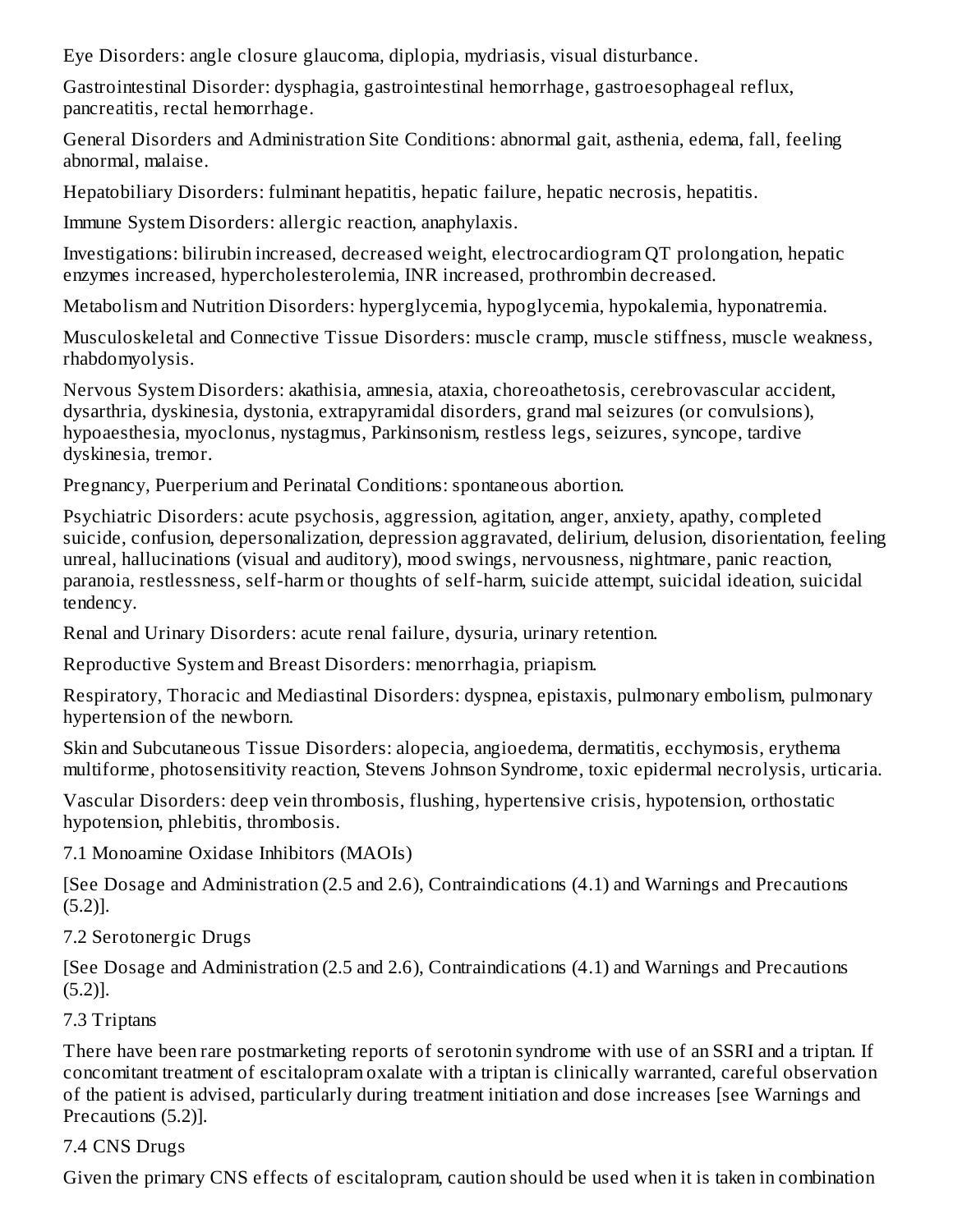with other centrally acting drugs.

## 7.5 Alcohol

Although escitalopram oxalate did not potentiate the cognitive and motor effects of alcohol in a clinical trial, as with other psychotropic medications, the use of alcohol by patients taking escitalopram oxalate is not recommended.

7.6 Drugs That Interfere With Hemostasis (NSAIDs, Aspirin, Warfarin, etc.)

Serotonin release by platelets plays an important role in hemostasis. Epidemiological studies of the case-control and cohort design that have demonstrated an association between use of psychotropic drugs that interfere with serotonin reuptake and the occurrence of upper gastrointestinal bleeding have also shown that concurrent use of an NSAID or aspirin may potentiate the risk of bleeding. Altered anticoagulant effects, including increased bleeding, have been reported when SSRIs and SNRIs are coadministered with warfarin. Patients receiving warfarin therapy should be carefully monitored when escitalopram oxalate is initiated or discontinued.

## 7.7 Cimetidine

In subjects who had received 21 days of 40 mg/day racemic citalopram, combined administration of 400 mg twice a day cimetidine for 8 days resulted in an increase in citalopram AUC and Cmax of 43% and 39%, respectively. The clinical significance of these findings is unknown.

## 7.8 Digoxin

In subjects who had received 21 days of 40 mg/day racemic citalopram, combined administration of citalopram and digoxin (single dose of 1 mg) did not significantly affect the pharmacokinetics of either citalopram or digoxin.

## 7.9 Lithium

Coadministration of racemic citalopram (40 mg/day for 10 days) and lithium (30 mmol/day for 5 days) had no significant effect on the pharmacokinetics of citalopram or lithium. Nevertheless, plasma lithium levels should be monitored with appropriate adjustment to the lithium dose in accordance with standard clinical practice. Because lithium may enhance the serotonergic effects of escitalopram, caution should be exercised when escitalopram oxalate and lithium are coadministered.

## 7.10 Pimozide and Celexa

In a controlled study, a single dose of pimozide 2 mg co-administered with racemic citalopram 40 mg given once daily for 11 days was associated with a mean increase in QTc values of approximately 10 msec compared to pimozide given alone. Racemic citalopram did not alter the mean AUC or Cmax of pimozide. The mechanism of this pharmacodynamic interaction is not known.

#### 7.11 Sumatriptan

There have been rare postmarketing reports describing patients with weakness, hyperreflexia, and incoordination following the use of an SSRI and sumatriptan. If concomitant treatment with sumatriptan and an SSRI (e.g., fluoxetine, fluvoxamine, paroxetine, sertraline, citalopram, escitalopram) is clinically warranted, appropriate observation of the patient is advised.

## 7.12 Theophylline

Combined administration of racemic citalopram (40 mg/day for 21 days) and the CYP1A2 substrate theophylline (single dose of 300 mg) did not affect the pharmacokinetics of theophylline. The effect of theophylline on the pharmacokinetics of citalopram was not evaluated.

## 7.13 Warfarin

Administration of 40 mg/day racemic citalopram for 21 days did not affect the pharmacokinetics of warfarin, a CYP3A4 substrate. Prothrombin time was increased by 5%, the clinical significance of which is unknown.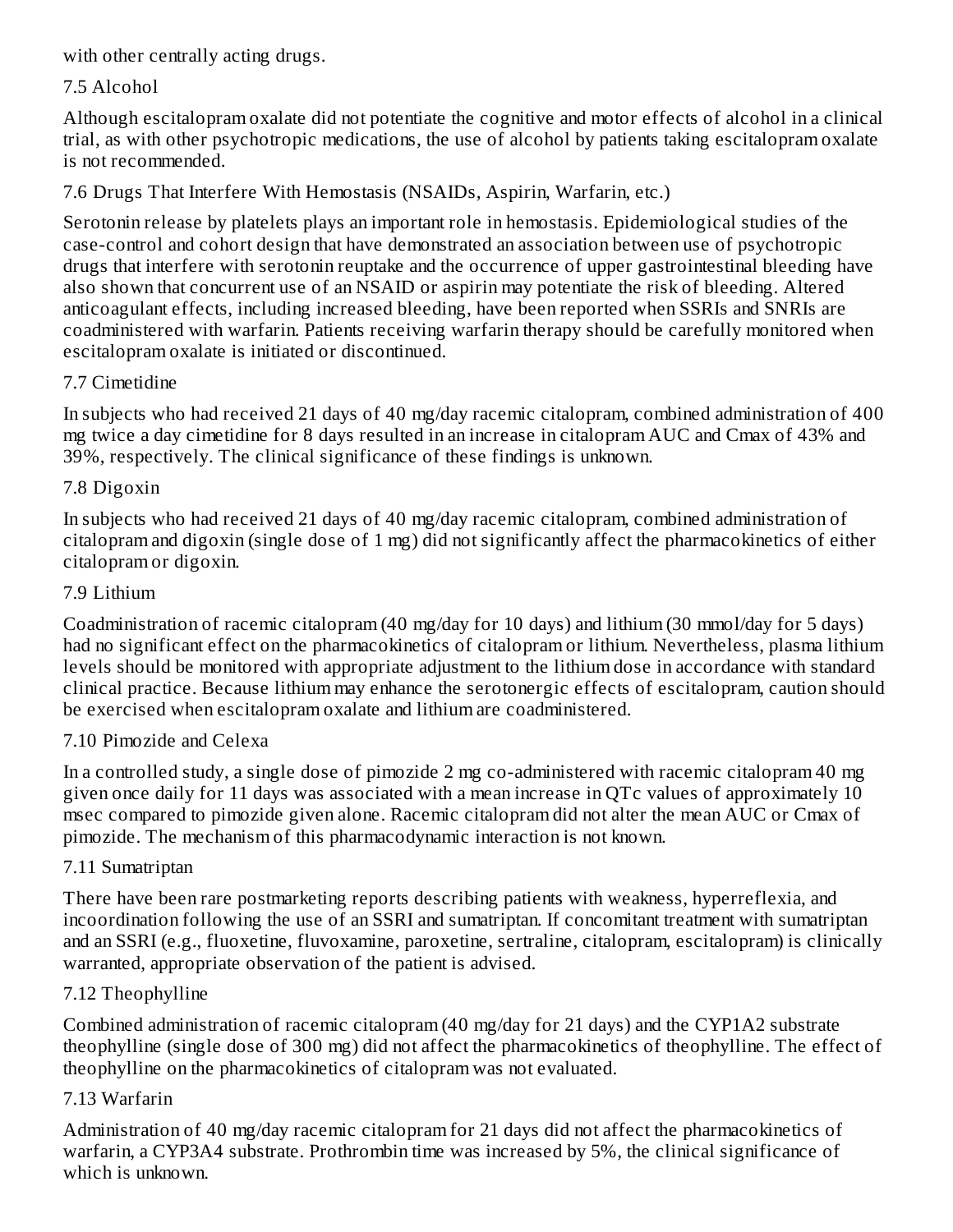#### 7.14 Carbamazepine

Combined administration of racemic citalopram (40 mg/day for 14 days) and carbamazepine (titrated to 400 mg/day for 35 days) did not significantly affect the pharmacokinetics of carbamazepine, a CYP3A4 substrate. Although trough citalopram plasma levels were unaffected, given the enzyme-inducing properties of carbamazepine, the possibility that carbamazepine might increase the clearance of escitalopram should be considered if the two drugs are coadministered.

#### 7.15 Triazolam

Combined administration of racemic citalopram (titrated to 40 mg/day for 28 days) and the CYP3A4 substrate triazolam (single dose of 0.25 mg) did not significantly affect the pharmacokinetics of either citalopram or triazolam.

#### 7.16 Ketoconazole

Combined administration of racemic citalopram (40 mg) and ketoconazole (200 mg), a potent CYP3A4 inhibitor, decreased the Cmax and AUC of ketoconazole by 21% and 10%, respectively, and did not significantly affect the pharmacokinetics of citalopram.

#### 7.17 Ritonavir

Combined administration of a single dose of ritonavir (600 mg), both a CYP3A4 substrate and a potent inhibitor of CYP3A4, and escitalopram (20 mg) did not affect the pharmacokinetics of either ritonavir or escitalopram.

## 7.18 CYP3A4 and -2C19 Inhibitors

In vitro studies indicated that CYP3A4 and -2C19 are the primary enzymes involved in the metabolism of escitalopram. However, coadministration of escitalopram (20 mg) and ritonavir (600 mg), a potent inhibitor of CYP3A4, did not significantly affect the pharmacokinetics of escitalopram. Because escitalopram is metabolized by multiple enzyme systems, inhibition of a single enzyme may not appreciably decrease escitalopram clearance.

## 7.19 Drugs Metabolized by Cytochrome P4502D6

In vitro studies did not reveal an inhibitory effect of escitalopram on CYP2D6. In addition, steady state levels of racemic citalopram were not significantly different in poor metabolizers and extensive CYP2D6 metabolizers after multiple-dose administration of citalopram, suggesting that coadministration, with escitalopram, of a drug that inhibits CYP2D6, is unlikely to have clinically significant effects on escitalopram metabolism. However, there are limited in vivo data suggesting a modest CYP2D6 inhibitory effect for escitalopram, i.e., coadministration of escitalopram (20 mg/day for 21 days) with the tricyclic antidepressant desipramine (single dose of 50 mg), a substrate for CYP2D6, resulted in a 40% increase in Cmax and a 100% increase in AUC of desipramine. The clinical significance of this finding is unknown. Nevertheless, caution is indicated in the coadministration of escitalopram and drugs metabolized by CYP2D6.

## 7.20 Metoprolol

Administration of 20 mg/day escitalopram tablets for 21 days in healthy volunteers resulted in a 50% increase in Cmax and 82% increase in AUC of the beta-adrenergic blocker metoprolol (given in a single dose of 100 mg). Increased metoprolol plasma levels have been associated with decreased cardioselectivity. Coadministration of escitalopram oxalate and metoprolol had no clinically significant effects on blood pressure or heart rate.

## 7.21 Electroconvulsive Therapy (ECT)

There are no clinical studies of the combined use of ECT and escitalopram.

8.1 Pregnancy

Pregnancy Category C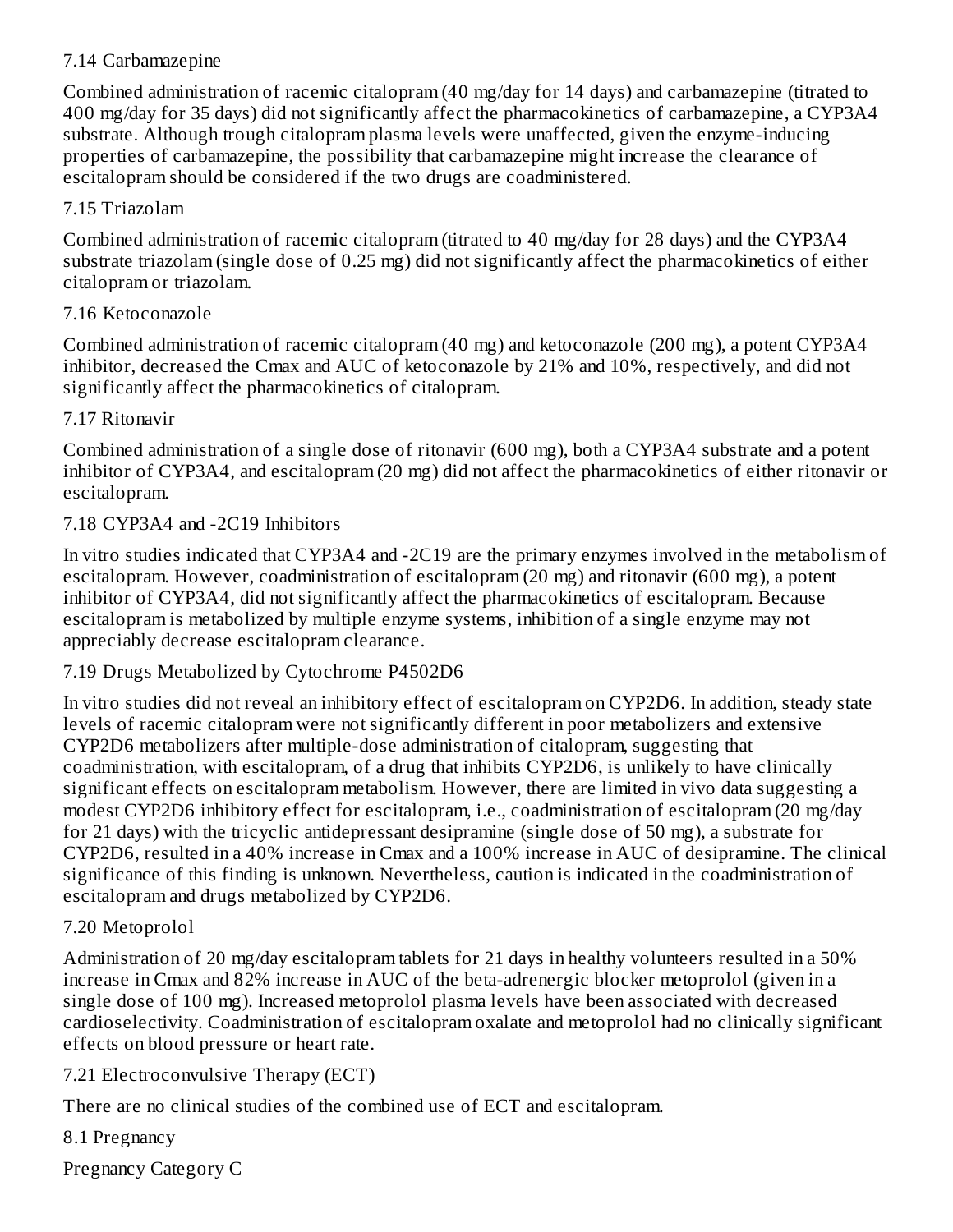In a rat embryo/fetal development study, oral administration of escitalopram (56, 112, or 150 mg/kg/day) to pregnant animals during the period of organogenesis resulted in decreased fetal body weight and associated delays in ossification at the two higher doses (approximately  $\geq$  56 times the maximum recommended human dose [MRHD] of 20 mg/day on a body surface area [mg/m2] basis). Maternal toxicity (clinical signs and decreased body weight gain and food consumption), mild at 56 mg/kg/day, was present at all dose levels. The developmental no-effect dose of 56 mg/kg/day is approximately 28 times the MRHD on a mg/m2 basis. No teratogenicity was observed at any of the doses tested (as high as 75 times the MRHD on a mg/m2 basis).

When female rats were treated with escitalopram (6, 12, 24, or 48 mg/kg/day) during pregnancy and through weaning, slightly increased offspring mortality and growth retardation were noted at 48 mg/kg/day which is approximately 24 times the MRHD on a mg/m2 basis. Slight maternal toxicity (clinical signs and decreased body weight gain and food consumption) was seen at this dose. Slightly increased offspring mortality was also seen at 24 mg/kg/day. The no-effect dose was 12 mg/kg/day which is approximately 6 times the MRHD on a mg/m2 basis.

In animal reproduction studies, racemic citalopram has been shown to have adverse effects on embryo/fetal and postnatal development, including teratogenic effects, when administered at doses greater than human therapeutic doses.

In two rat embryo/fetal development studies, oral administration of racemic citalopram (32, 56, or 112 mg/kg/day) to pregnant animals during the period of organogenesis resulted in decreased embryo/fetal growth and survival and an increased incidence of fetal abnormalities (including cardiovascular and skeletal defects) at the high dose. This dose was also associated with maternal toxicity (clinical signs, decreased body weight gain). The developmental no-effect dose was 56 mg/kg/day. In a rabbit study, no adverse effects on embryo/fetal development were observed at doses of racemic citalopram of up to 16 mg/kg/day. Thus, teratogenic effects of racemic citalopram were observed at a maternally toxic dose in the rat and were not observed in the rabbit.

When female rats were treated with racemic citalopram (4.8, 12.8, or 32 mg/kg/day) from late gestation through weaning, increased offspring mortality during the first 4 days after birth and persistent offspring growth retardation were observed at the highest dose. The no-effect dose was 12.8 mg/kg/day. Similar effects on offspring mortality and growth were seen when dams were treated throughout gestation and early lactation at doses  $\geq 24$  mg/kg/day. A no-effect dose was not determined in that study.

There are no adequate and well-controlled studies in pregnant women; therefore, escitalopram should be used during pregnancy only if the potential benefit justifies the potential risk to the fetus.

#### Pregnancy-Nonteratogenic Effects

Neonates exposed to escitalopram oxalate and other SSRIs or serotonin and norepinephrine reuptake inhibitors (SNRIs), late in the third trimester, have developed complications requiring prolonged hospitalization, respiratory support, and tube feeding. Such complications can arise immediately upon delivery. Reported clinical findings have included respiratory distress, cyanosis, apnea, seizures, temperature instability, feeding difficulty, vomiting, hypoglycemia, hypotonia, hypertonia, hyperreflexia, tremor, jitteriness, irritability, and constant crying. These features are consistent with either a direct toxic effect of SSRIs and SNRIs or, possibly, a drug discontinuation syndrome. It should be noted that, in some cases, the clinical picture is consistent with serotonin syndrome [see Warnings and Precautions (5.2)].

Infants exposed to SSRIs in pregnancy may have an increased risk for persistent pulmonary hypertension of the newborn (PPHN). PPHN occurs in 1 to 2 per 1,000 live births in the general population and is associated with substantial neonatal morbidity and mortality. Several recent epidemiologic studies suggest a positive statistical association between SSRI use (including escitalopram oxalate) in pregnancy and PPHN. Other studies do not show a significant statistical association.

Physicians should also note the results of a prospective longitudinal study of 201 pregnant women with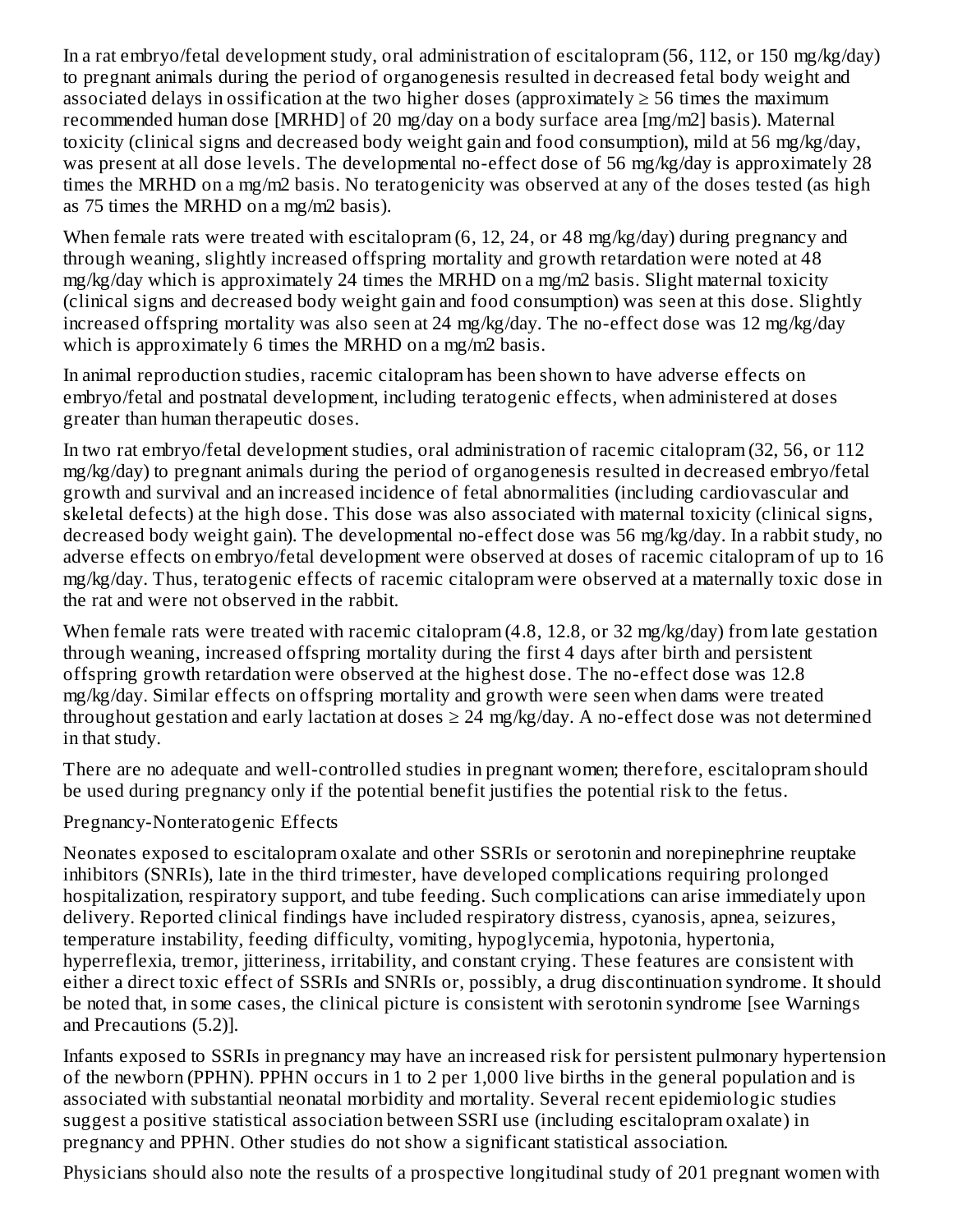a history of major depression, who were either on antidepressants or had received antidepressants less than 12 weeks prior to their last menstrual period, and were in remission. Women who discontinued antidepressant medication during pregnancy showed a significant increase in relapse of their major depression compared to those women who remained on antidepressant medication throughout pregnancy.

When treating a pregnant woman with escitalopram oxalate, the physician should carefully consider both the potential risks of taking an SSRl, along with the established benefits of treating depression with an antidepressant. This decision can only be made on a case by case basis [see Dosage and Administration  $(2.1.)$ ].

## 8.2 Labor and Delivery

The effect of escitalopram tablets on labor and delivery in humans is unknown.

# 8.3 Nursing Mothers

Escitalopram is excreted in human breast milk. Limited data from women taking 10 to 20 mg escitalopram showed that exclusively breast-fed infants receive approximately 3.9% of the maternal weight-adjusted dose of escitalopram and 1.7% of the maternal weight-adjusted dose of desmethylcitalopram. There were two reports of infants experiencing excessive somnolence, decreased feeding, and weight loss in association with breastfeeding from a racemic citalopram-treated mother; in one case, the infant was reported to recover completely upon discontinuation of racemic citalopram by its mother and, in the second case, no follow-up information was available. Caution should be exercised and breastfeeding infants should be observed for adverse reactions when escitalopram oxalate is administered to a nursing woman.

# 8.4 Pediatric Use

The Safety and effectiveness of escitalopram oxalate have been established in adolescents (12 to 17 years of age) for the treatment of major depressive disorder [see Clinical Studies (14.1)]. Although maintenance efficacy in adolescent patients with major depressive disorder has not been systematically evaluated, maintenance efficacy can be extrapolated from adult data along with comparisons of escitalopram pharmacokinetic parameters in adults and adolescent patients.

The safety and effectiveness of escitalopram oxalate have not been established in pediatric (younger than 12 years of age) patients with major depressive disorder. In a 24-week, open-label safety study in 118 children (aged 7 to 11 years) who had major depressive disorder, the safety findings were consistent with the known safety and tolerability profile for escitalopram oxalate.

Safety and effectiveness of escitalopram oxalate has not been established in pediatric patients less than 18 years of age with Generalized Anxiety Disorder.

Decreased appetite and weight loss have been observed in association with the use of SSRIs. Consequently, regular monitoring of weight and growth should be performed in children and adolescents treated with an SSRI such as escitalopram oxalate.

# 8.5 Geriatric Use

Approximately 6% of the 1144 patients receiving escitalopram in controlled trials of escitalopram oxalate in major depressive disorder and GAD were 60 years of age or older; elderly patients in these trials received daily doses of escitalopram oxalate between 10 and 20 mg. The number of elderly patients in these trials was insufficient to adequately assess for possible differential efficacy and safety measures on the basis of age. Nevertheless, greater sensitivity of some elderly individuals to effects of escitalopram oxalate cannot be ruled out.

SSRIs and SNRIs, including escitalopram oxalate, have been associated with cases of clinically significant hyponatremia in elderly patients, who may be at greater risk for this adverse event [see Hyponatremia (5.6)].

In two pharmacokinetic studies, escitalopram half-life was increased by approximately 50% in elderly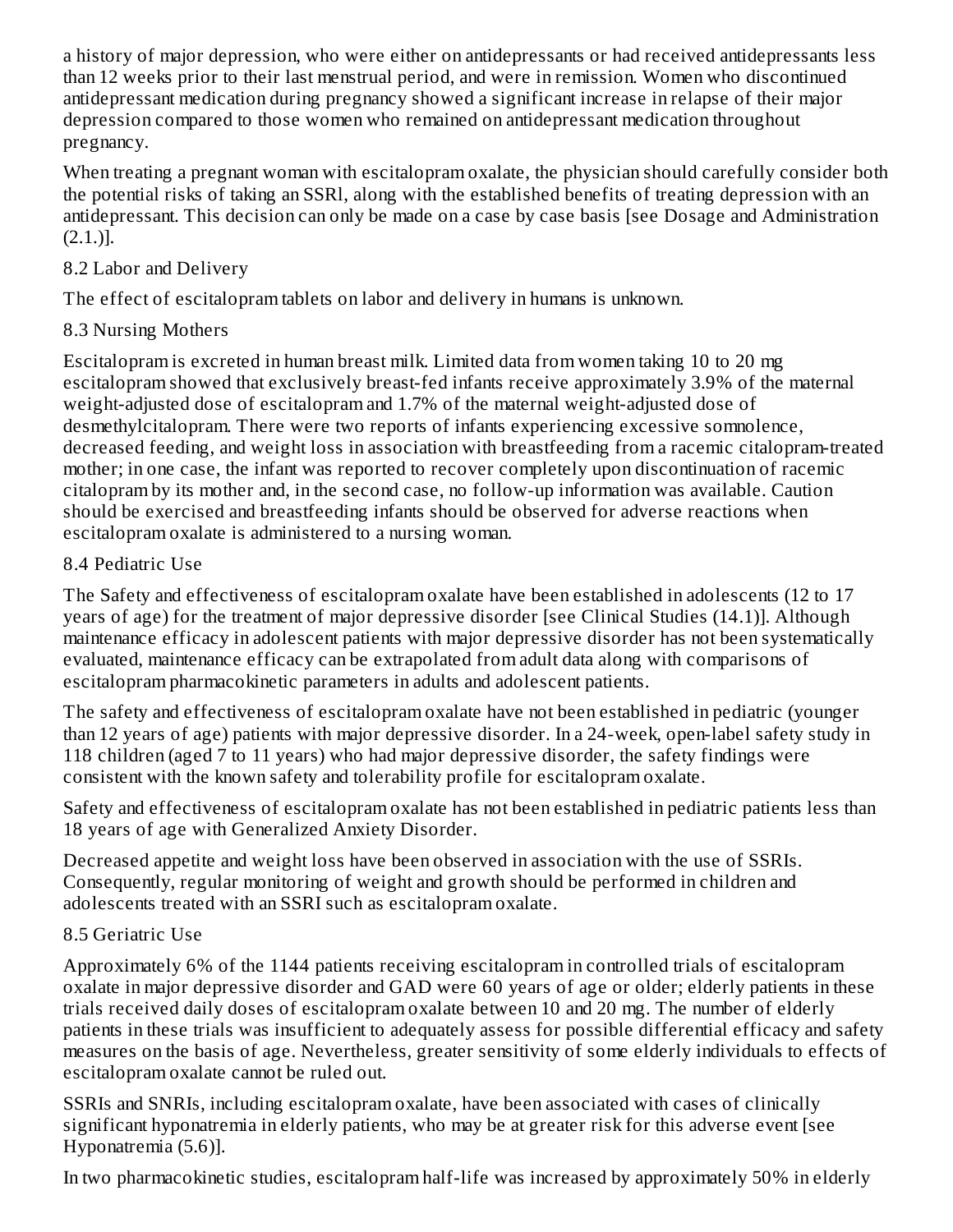subjects as compared to young subjects and Cmax was unchanged [see Clinical Pharmacology (12.3)]. 10 mg/day is the recommended dose for elderly patients [see Dosage and Administration (2.3)].

Of 4422 patients in clinical studies of racemic citalopram, 1357 were 60 and over, 1034 were 65 and over, and 457 were 75 and over. No overall differences in safety or effectiveness were observed between these subjects and younger subjects, and other reported clinical experience has not identified differences in responses between the elderly and younger patients, but again, greater sensitivity of some elderly individuals cannot be ruled out.

#### 9.2 Abuse and Dependence

## Physical and Psychological Dependence

Animal studies suggest that the abuse liability of racemic citalopram is low. Escitalopram oxalate has not been systematically studied in humans for its potential for abuse, tolerance, or physical dependence. The premarketing clinical experience with escitalopram oxalate did not reveal any drug-seeking behavior. However, these observations were not systematic and it is not possible to predict on the basis of this limited experience the extent to which a CNS-active drug will be misused, diverted, and/or abused once marketed. Consequently, physicians should carefully evaluate escitalopram oxalate patients for history of drug abuse and follow such patients closely, observing them for signs of misuse or abuse (e.g., development of tolerance, incrementations of dose, drug-seeking behavior).

#### 10.1 Human Experience

In clinical trials of escitalopram, there were reports of escitalopram overdose, including overdoses of up to 600 mg, with no associated fatalities. During the postmarketing evaluation of escitalopram, escitalopram oxalate overdoses involving overdoses of over 1000 mg have been reported. As with other SSRIs, a fatal outcome in a patient who has taken an overdose of escitalopram has been rarely reported.

Symptoms most often accompanying escitalopram overdose, alone or in combination with other drugs and/or alcohol, included convulsions, coma, dizziness, hypotension, insomnia, nausea, vomiting, sinus tachycardia, somnolence, and ECG changes (including QT prolongation and very rare cases of torsade de pointes). Acute renal failure has been very rarely reported accompanying overdose.

## 10.2 Management of Overdose

Establish and maintain an airway to ensure adequate ventilation and oxygenation. Gastric evacuation by lavage and use of activated charcoal should be considered. Careful observation and cardiac and vital sign monitoring are recommended, along with general symptomatic and supportive care. Due to the large volume of distribution of escitalopram, forced diuresis, dialysis, hemoperfusion, and exchange transfusion are unlikely to be of benefit. There are no specific antidotes for escitalopram oxalate.

In managing overdosage, consider the possibility of multiple-drug involvement. The physician should consider contacting a poison control center for additional information on the treatment of any overdose.

Escitalopram oxalate is an orally administered selective serotonin reuptake inhibitor (SSRI). Escitalopram is the pure S-enantiomer (single isomer) of the racemic bicyclic phthalane derivative citalopram. Escitalopram oxalate is designated S-(+)-1- [3-(dimethyl-amino)propyl]-1-(p-fluorophenyl)- 5-phthalancarbonitrile oxalate with the following structural formula:

## [1]

The molecular formula is C20H21FN2O • C2H2O4 and the molecular weight is 414.40.

Escitalopram oxalate, USP occurs as a fine, white to slightly-yellow powder and is freely soluble in methanol and dimethyl sulfoxide (DMSO), soluble in isotonic saline solution, sparingly soluble in water and ethanol, slightly soluble in ethyl acetate, and insoluble in heptane.

Escitalopram oxalate, USP is available as tablets.

Escitalopram tablets, USP are white to off-white, round, biconvex, film-coated tablets containing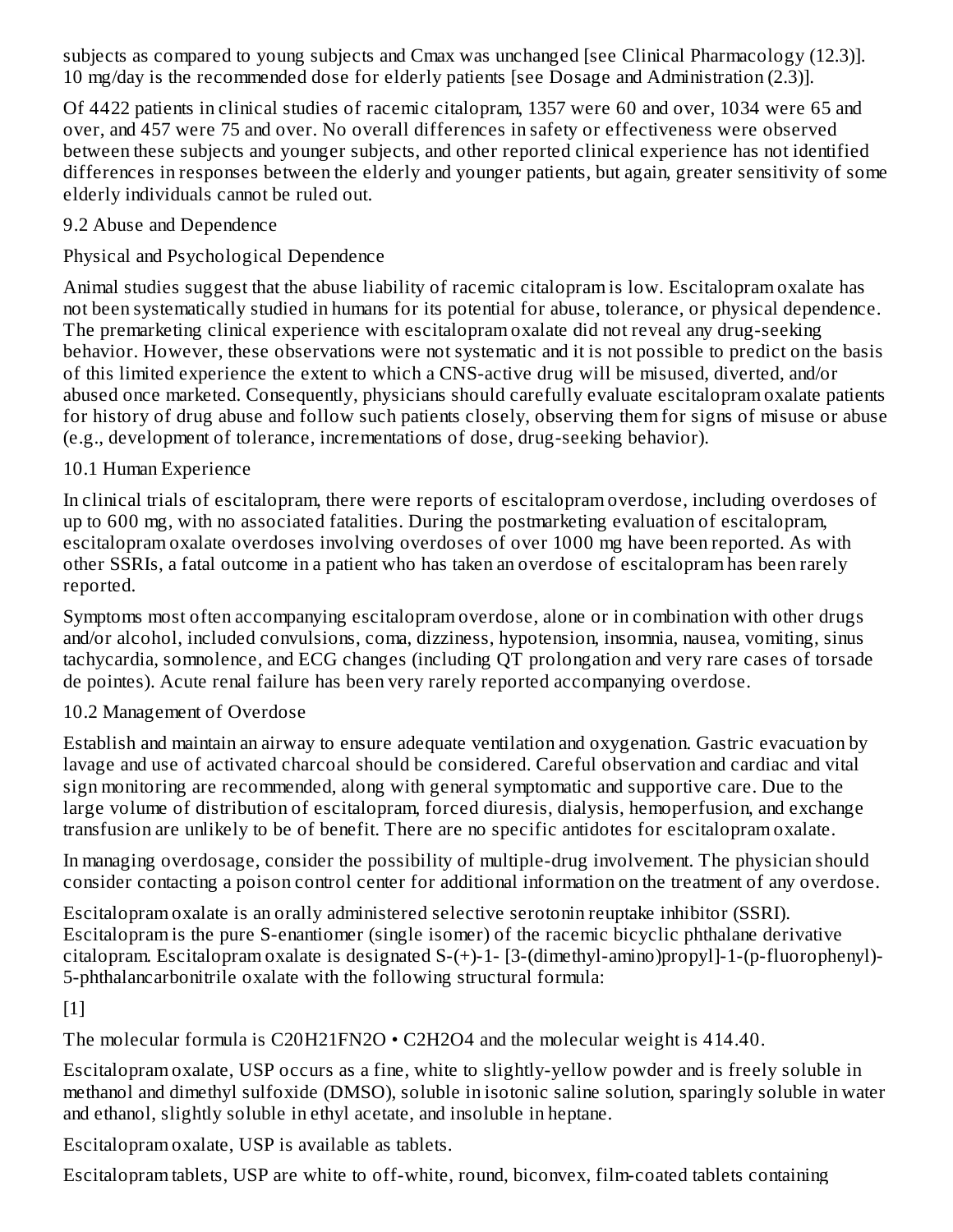escitalopram oxalate in strengths equivalent to 5 mg, 10 mg, and 20 mg escitalopram base. The 10 and 20 mg tablets are scored. The tablets also contain the following inactive ingredients: cellulose microcrystalline, colloidal silicon dioxide, croscarmellose sodium, magnesium stearate, povidone and talc. The film coating contains hypromellose, polyethylene glycol 400 and titanium dioxide.

Meets USP Dissolution Test 2.

# 12.1 Mechanism of Action

The mechanism of antidepressant action of escitalopram, the S-enantiomer of racemic citalopram, is presumed to be linked to potentiation of serotonergic activity in the central nervous system (CNS) resulting from its inhibition of CNS neuronal reuptake of serotonin (5-HT).

## 12.2 Pharmacodynamics

In vitro and in vivo studies in animals suggest that escitalopram is a highly selective serotonin reuptake inhibitor (SSRI) with minimal effects on norepinephrine and dopamine neuronal reuptake. Escitalopram is at least 100-fold more potent than the R-enantiomer with respect to inhibition of 5-HT reuptake and inhibition of 5-HT neuronal firing rate. Tolerance to a model of antidepressant effect in rats was not induced by long-term (up to 5 weeks) treatment with escitalopram. Escitalopram has no or very low affinity for serotonergic (5-HT1 to 7) or other receptors including alpha- and beta-adrenergic, dopamine (D1 to 5), histamine (H1 to 3), muscarinic (M1 to 5), and benzodiazepine receptors. Escitalopram also does not bind to, or has low affinity for, various ion channels including Na+, K+, Cl-, and Ca++channels. Antagonism of muscarinic, histaminergic, and adrenergic receptors has been hypothesized to be associated with various anticholinergic, sedative, and cardiovascular side effects of other psychotropic drugs.

## 12.3 Pharmacokinetics

The single- and multiple-dose pharmacokinetics of escitalopram are linear and dose-proportional in a dose range of 10 to 30 mg/day. Biotransformation of escitalopram is mainly hepatic, with a mean terminal half-life of about 27 to 32 hours. With once-daily dosing, steady state plasma concentrations are achieved within approximately one week. At steady state, the extent of accumulation of escitalopram in plasma in young healthy subjects was 2.2 to 2.5 times the plasma concentrations observed after a single dose. The tablet and the oral solution dosage forms of escitalopram oxalate are bioequivalent.

## Absorption and Distribution

Following a single oral dose (20 mg tablet) of escitalopram, peak blood levels occur at about 5 hours. Absorption of escitalopram is not affected by food.

The absolute bioavailability of citalopram is about 80% relative to an intravenous dose, and the volume of distribution of citalopram is about 12 L/kg. Data specific on escitalopram are unavailable.

The binding of escitalopram to human plasma proteins is approximately 56%.

## Metabolism and Elimination

Following oral administrations of escitalopram, the fraction of drug recovered in the urine as escitalopram and S-demethylcitalopram (S-DCT) is about 8% and 10%, respectively. The oral clearance of escitalopram is 600 mL/min, with approximately 7% of that due to renal clearance.

Escitalopram is metabolized to S-DCT and S-didemethylcitalopram (S-DDCT). In humans, unchanged escitalopram is the predominant compound in plasma. At steady state, the concentration of the escitalopram metabolite S-DCT in plasma is approximately one-third that of escitalopram. The level of S-DDCT was not detectable in most subjects. In vitro studies show that escitalopram is at least 7 and 27 times more potent than S-DCT and S-DDCT, respectively, in the inhibition of serotonin reuptake, suggesting that the metabolites of escitalopram do not contribute significantly to the antidepressant actions of escitalopram. S-DCT and S-DDCT also have no or very low affinity for serotonergic (5- HT1 to 7) or other receptors including alpha- and beta-adrenergic, dopamine (D1 to 5), histamine (H1 to 3), muscarinic (M1 to 5), and benzodiazepine receptors. S-DCT and S-DDCT also do not bind to various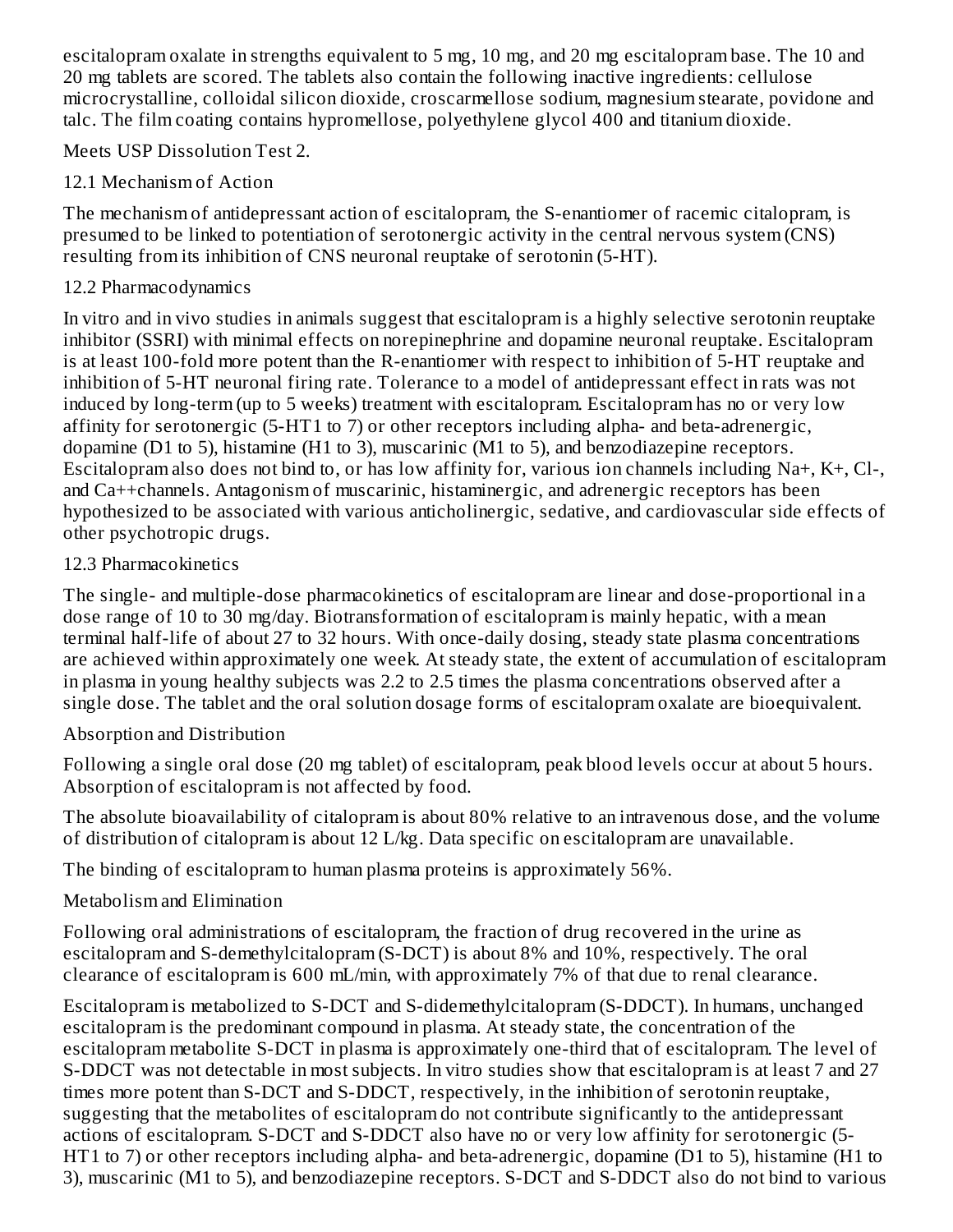ion channels including Na+, K+, Cl-, and Ca++ channels.

In vitro studies using human liver microsomes indicated that CYP3A4 and CYP2C19 are the primary isozymes involved in the N-demethylation of escitalopram.

#### Population Subgroups

#### Age

Adolescents - In a single dose study of 10 mg escitalopram, AUC of escitalopram decreased by 19%, and Cmax increased by 26% in healthy adolescent subjects (12 to 17 years of age) compared to adults. Following multiple dosing of 40 mg/day citalopram, escitalopram elimination half-life, steady-state Cmax and AUC were similar in patients with MDD (12 to 17 years of age) compared to adult patients. No adjustment of dosage is needed in adolescent patients.

Elderly - Escitalopram pharmacokinetics in subjects  $\geq 65$  years of age were compared to younger subjects in a single-dose and a multiple-dose study. Escitalopram AUC and half-life were increased by approximately 50% in elderly subjects, and Cmax was unchanged. 10 mg is the recommended dose for elderly patients [see Dosage and Administration (2.3)].

Gender - Based on data from single- and multiple-dose studies measuring escitalopram in elderly, young adults, and adolescents, no dosage adjustment on the basis of gender is needed.

Reduced hepatic function - Citalopram oral clearance was reduced by 37% and half-life was doubled in patients with reduced hepatic function compared to normal subjects. 10 mg is the recommended dose of escitalopram for most hepatically impaired patients [see Dosage and Administration (2.3)].

Reduced renal function - In patients with mild to moderate renal function impairment, oral clearance of citalopram was reduced by 17% compared to normal subjects. No adjustment of dosage for such patients is recommended. No information is available about the pharmacokinetics of escitalopram in patients with severely reduced renal function (creatinine clearance < 20 mL/min).

## Drug-Drug Interactions

In vitro enzyme inhibition data did not reveal an inhibitory effect of escitalopram on CYP3A4, -1A2, - 2C9, -2C19, and -2E1. Based on in vitro data, escitalopram would be expected to have little inhibitory effect on in vivo metabolism mediated by these cytochromes. While in vivo data to address this question are limited, results from drug interaction studies suggest that escitalopram, at a dose of 20 mg, has no 3A4 inhibitory effect and a modest 2D6 inhibitory effect. See Drug Interactions (7.18) for more detailed information on available drug interaction data.

## 13.1 Carcinogenesis, Mutagenesis, Impairment of Fertility

## Carcinogenesis

Racemic citalopram was administered in the diet to NMRI/BOM strain mice and COBS WI strain rats for 18 and 24 months, respectively. There was no evidence for carcinogenicity of racemic citalopram in mice receiving up to 240 mg/kg/day. There was an increased incidence of small intestine carcinoma in rats receiving 8 or 24 mg/kg/day racemic citalopram. A no-effect dose for this finding was not established. The relevance of these findings to humans is unknown.

## Mutagenesis

Racemic citalopram was mutagenic in the in vitro bacterial reverse mutation assay (Ames test) in 2 of 5 bacterial strains (Salmonella TA98 and TA1537) in the absence of metabolic activation. It was clastogenic in the in vitro Chinese hamster lung cell assay for chromosomal aberrations in the presence and absence of metabolic activation. Racemic citalopram was not mutagenic in the in vitromammalian forward gene mutation assay (HPRT) in mouse lymphoma cells or in a coupled in vitro/in vivo unscheduled DNA synthesis (UDS) assay in rat liver. It was not clastogenic in the in vitrochromosomal aberration assay in human lymphocytes or in two in vivo mouse micronucleus assays.

## Impairment of Fertility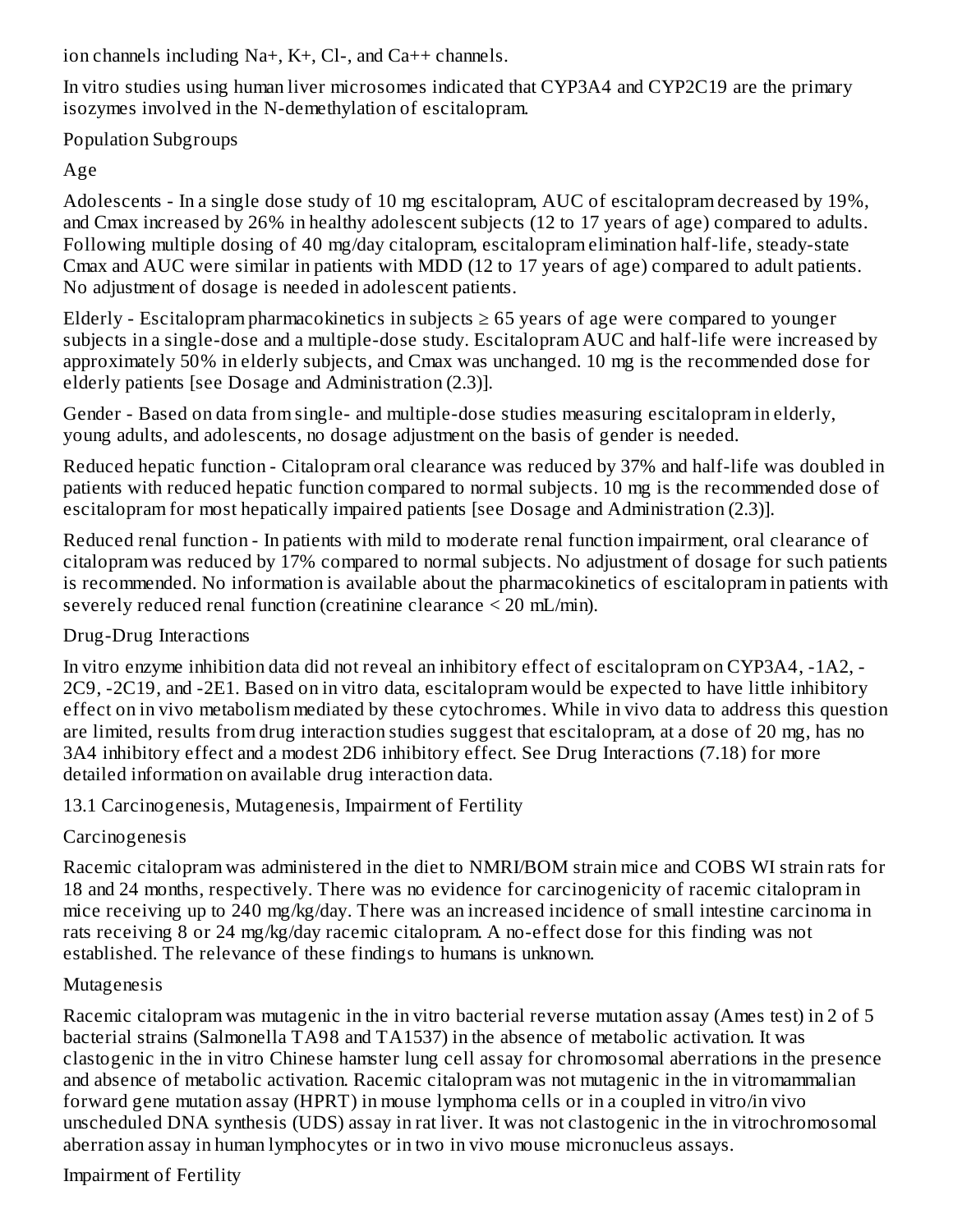When racemic citalopram was administered orally to 16 male and 24 female rats prior to and throughout mating and gestation at doses of 32, 48, and 72 mg/kg/day, mating was decreased at all doses, and fertility was decreased at doses  $\geq$  32 mg/kg/day. Gestation duration was increased at 48 mg/kg/day.

13.2 Animal Toxicology and/or Pharmacology

# Retinal Changes in Rats

Pathologic changes (degeneration/atrophy) were observed in the retinas of albino rats in the 2-year carcinogenicity study with racemic citalopram. There was an increase in both incidence and severity of retinal pathology in both male and female rats receiving 80 mg/kg/day. Similar findings were not present in rats receiving 24 mg/kg/day of racemic citalopram for two years, in mice receiving up to 240 mg/kg/day of racemic citalopram for 18 months, or in dogs receiving up to 20 mg/kg/day of racemic citalopram for one year.

Additional studies to investigate the mechanism for this pathology have not been performed, and the potential significance of this effect in humans has not been established.

# Cardiovascular Changes in Dogs

In a one-year toxicology study, 5 of 10 beagle dogs receiving oral racemic citalopram doses of 8 mg/kg/day died suddenly between weeks 17 and 31 following initiation of treatment. Sudden deaths were not observed in rats at doses of racemic citalopram up to 120 mg/kg/day, which produced plasma levels of citalopram and its metabolites demethylcitalopram and didemethylcitalopram (DDCT) similar to those observed in dogs at 8 mg/kg/day. A subsequent intravenous dosing study demonstrated that in beagle dogs, racemic DDCT caused QT prolongation, a known risk factor for the observed outcome in dogs.

## 14.1 Major Depressive Disorder

# Adolescents

The efficacy of escitalopram oxalate as an acute treatment for major depressive disorder in adolescent patients was established in an 8-week, flexible-dose, placebo-controlled study that compared escitalopram oxalate 10 to 20 mg/day to placebo in outpatients 12 to 17 years of age inclusive who met DSM-IV criteria for major depressive disorder. The primary outcome was change from baseline to endpoint in the Children's Depression Rating Scale - Revised (CDRS-R). In this study, escitalopram oxalate showed statistically significant greater mean improvement compared to placebo on the CDRS-R.

The efficacy of escitalopram oxalate in the acute treatment of major depressive disorder in adolescents was established, in part, on the basis of extrapolation from the 8-week, flexible-dose, placebocontrolled study with racemic citalopram 20 to 40 mg/day. In this outpatient study in children and adolescents 7 to 17 years of age who met DSM-IV criteria for major depressive disorder, citalopram treatment showed statistically significant greater mean improvement from baseline, compared to placebo, on the CDRS-R; the positive results for this trial largely came from the adolescent subgroup.

Two additional flexible-dose, placebo-controlled MDD studies (one escitalopram oxalate study in patients ages 7 to 17 and one citalopram study in adolescents) did not demonstrate efficacy.

Although maintenance efficacy in adolescent patients has not been systematically evaluated, maintenance efficacy can be extrapolated from adult data along with comparisons of escitalopram pharmacokinetic parameters in adults and adolescent patients.

# Adults

The efficacy of escitalopram oxalate as a treatment for major depressive disorder was established in three, 8-week, placebo-controlled studies conducted in outpatients between 18 and 65 years of age who met DSM-IV criteria for major depressive disorder. The primary outcome in all three studies was change from baseline to endpoint in the Montgomery Asberg Depression Rating Scale (MADRS).

A fixed-dose study compared 10 mg/day escitalopram oxalate and 20 mg/day escitalopram oxalate to placebo and 40 mg/day citalopram. The 10 mg/day and 20 mg/day escitalopram oxalate treatment groups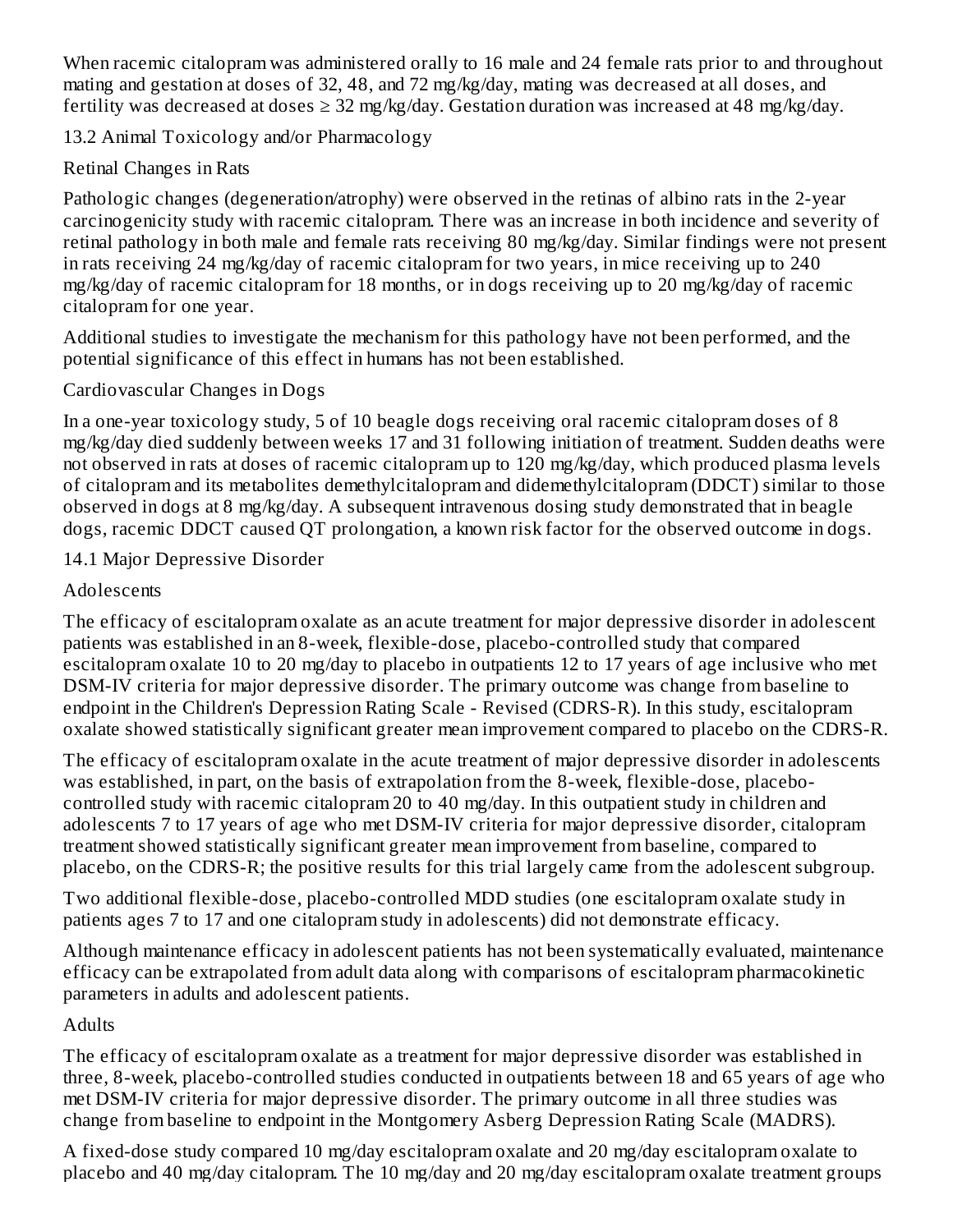showed statistically significant greater mean improvement compared to placebo on the MADRS. The 10 mg and 20 mg escitalopram oxalate groups were similar on this outcome measure.

In a second fixed-dose study of 10 mg/day escitalopram oxalate and placebo, the 10 mg/day escitalopram oxalate treatment group showed statistically significant greater mean improvement compared to placebo on the MADRS.

In a flexible-dose study, comparing escitalopram oxalate, titrated between 10 and 20 mg/day, to placebo and citalopram, titrated between 20 and 40 mg/day, the escitalopram oxalate treatment group showed statistically significant greater mean improvement compared to placebo on the MADRS.

Analyses of the relationship between treatment outcome and age, gender, and race did not suggest any differential responsiveness on the basis of these patient characteristics.

In a longer-term trial, 274 patients meeting (DSM-IV) criteria for major depressive disorder, who had responded during an initial 8-week, open-label treatment phase with escitalopram oxalate 10 or 20 mg/day, were randomized to continuation of escitalopram oxalate at their same dose, or to placebo, for up to 36 weeks of observation for relapse. Response during the open-label phase was defined by having a decrease of the MADRS total score to  $\leq$  12. Relapse during the double-blind phase was defined as an increase of the MADRS total score to  $\geq$  22, or discontinuation due to insufficient clinical response. Patients receiving continued escitalopram oxalate experienced a statistically significant longer time to relapse compared to those receiving placebo.

#### 14.2 Generalized Anxiety Disorder

The efficacy of escitalopram oxalate in the acute treatment of Generalized Anxiety Disorder (GAD) was demonstrated in three, 8-week, multicenter, flexible-dose, placebo-controlled studies that compared escitalopram oxalate 10 to 20 mg/day to placebo in adult outpatients between 18 and 80 years of age who met DSM-IV criteria for GAD. In all three studies, escitalopram oxalate showed statistically significant greater mean improvement compared to placebo on the Hamilton Anxiety Scale  $(HAM-A)$ .

There were too few patients in differing ethnic and age groups to adequately assess whether or not escitalopram oxalate has differential effects in these groups. There was no difference in response to escitalopram oxalate between men and women.

#### 16.1 Tablets

Escitalopram tablets, USP 5 mg are white to off-white, round, biconvex, film coated tablets debossed with '135' on one side and '5' on other side.

Escitalopram tablets, USP 10 mg are white to off-white, round, biconvex, film coated tablets debossed with break line on one side, separating '11' and '36' on one side, and '10' on other side.

Escitalopram tablets, USP 20 mg are white to off-white, round, biconvex, film coated tablets debossed with break line on one side, separating '11' and '37' on one side, and '20' on other side.

## Storage and Handling

Store at 20 $\degree$  to 25 $\degree$ C (68 $\degree$  to 77 $\degree$ F); excursions permitted to 15 $\degree$  to 30 $\degree$ C (59 $\degree$  to 86 $\degree$ F) [see USP Controlled Room Temperature].

See FDA-approved Medication Guide

## 17.1 Information for Patients

Physicians are advised to discuss the following issues with patients for whom they prescribe escitalopram tablets.

General Information about Medication Guide

Prescribers or other health professionals should inform patients, their families, and their caregivers about the benefits and risks associated with treatment with escitalopram oxalate and should counsel them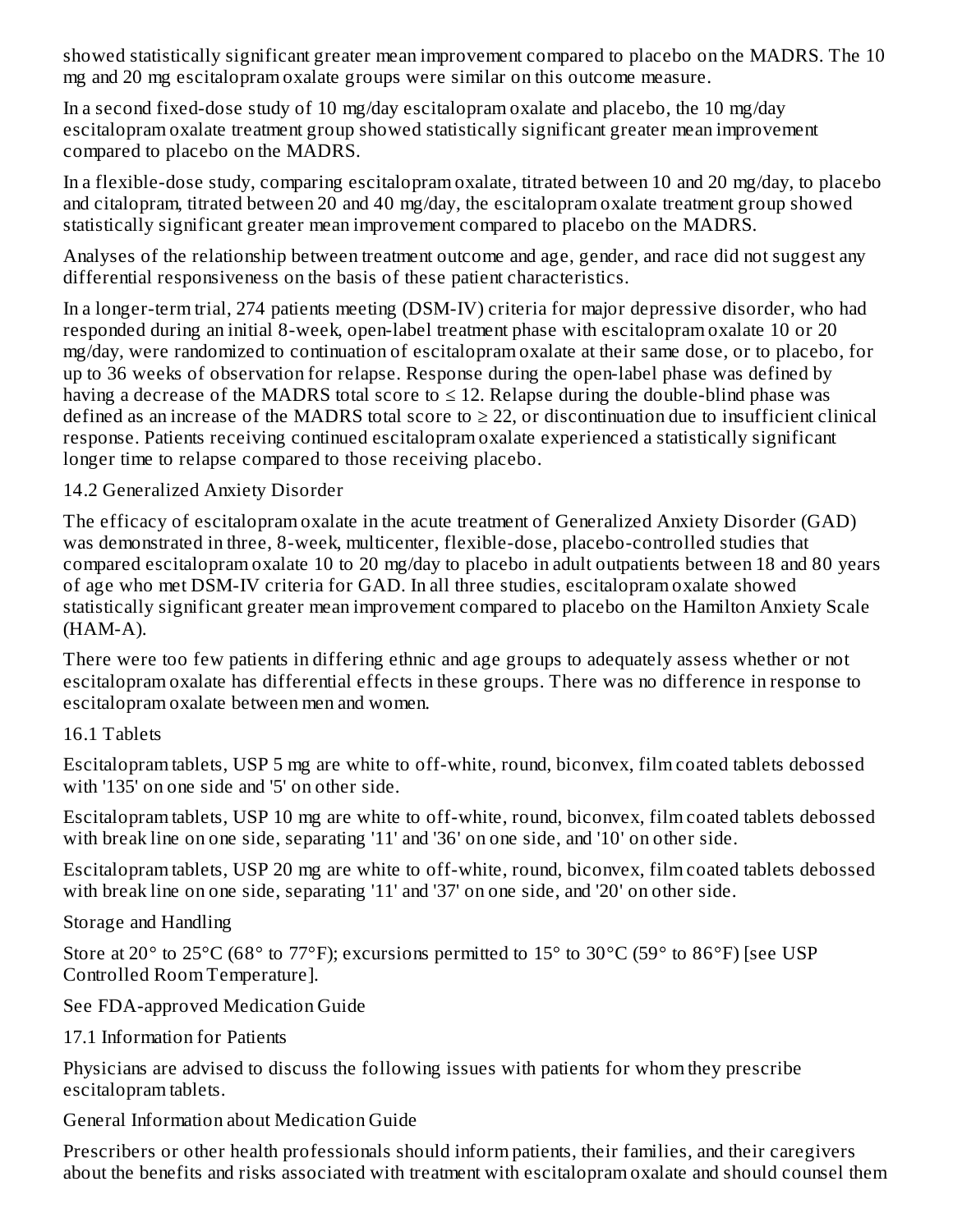in its appropriate use. A patient Medication Guide about "Antidepressant Medicines, Depression and other Serious Mental Illness, and Suicidal Thoughts or Actions" is available for escitalopram tablets. The prescriber or health professional should instruct patients, their families, and their caregivers to read the Medication Guide and should assist them in understanding its contents. Patients should be given the opportunity to discuss the contents of the Medication Guide and to obtain answers to any questions they may have. The complete text of the Medication Guide is reprinted at the end of this document.

Patients should be advised of the following issues and asked to alert their prescriber if these occur while taking escitalopram tablets.

#### Clinical Worsening and Suicide Risk

Patients, their families, and their caregivers should be encouraged to be alert to the emergence of anxiety, agitation, panic attacks, insomnia, irritability, hostility, aggressiveness, impulsivity, akathisia (psychomotor restlessness), hypomania, mania, other unusual changes in behavior, worsening of depression, and suicidal ideation, especially early during antidepressant treatment and when the dose is adjusted up or down. Families and caregivers of patients should be advised to look for the emergence of such symptoms on a day-to-day basis, since changes may be abrupt. Such symptoms should be reported to the patient's prescriber or health professional, especially if they are severe, abrupt in onset, or were not part of the patient's presenting symptoms. Symptoms such as these may be associated with an increased risk for suicidal thinking and behavior and indicate a need for very close monitoring and possibly changes in the medication [see Warnings and Precautions (5.1)].

#### Serotonin Syndrome

Patients should be cautioned about the risk of serotonin syndrome with the concomitant use of escitalopram oxalate with other serotonergic drugs including triptans, tricyclic antidepressants, fentanyl, lithium, tramadol, tryptophan, buspirone and St. John's Wort, and with drugs that impair metabolism of serotonin (in particular, MAOIs, both those intended to treat psychiatric disorders and also others, such as linezolid) [see Warnings and Precautions (5.2)].

#### Abnormal Bleeding

Patients should be cautioned about the concomitant use of escitalopram oxalate and NSAIDs, aspirin, warfarin, or other drugs that affect coagulation since combined use of psychotropic drugs that interfere with serotonin reuptake and these agents has been associated with an increased risk of bleeding [see Warnings and Precautions (5.7)].

#### Angle Closure Glaucoma

Patients should be advised that taking escitalopram tablets can cause mild pupillary dilation, which in susceptible individuals, can lead to an episode of angle closure glaucoma. Pre-existing glaucoma is almost always open-angle glaucoma because angle closure glaucoma, when diagnosed, can be treated definitively with iridectomy. Open-angle glaucoma is not a risk factor for angle closure glaucoma. Patients may wish to be examined to determine whether they are susceptible to angle closure, and have a prophylactic procedure (e.g., iridectomy), if they are susceptible [see Warnings and Precautions (5.9)].

#### Concomitant Medications

Since escitalopram is the active isomer of racemic citalopram (Celexa), the two agents should not be coadministered. Patients should be advised to inform their physician if they are taking, or plan to take, any prescription or over-the-counter drugs, as there is a potential for interactions.

#### Continuing the Therapy Prescribed

While patients may notice improvement with escitalopram tablets therapy in 1 to 4 weeks, they should be advised to continue therapy as directed.

#### Interference with Psychomotor Performance

Because psychoactive drugs may impair judgment, thinking, or motor skills, patients should be cautioned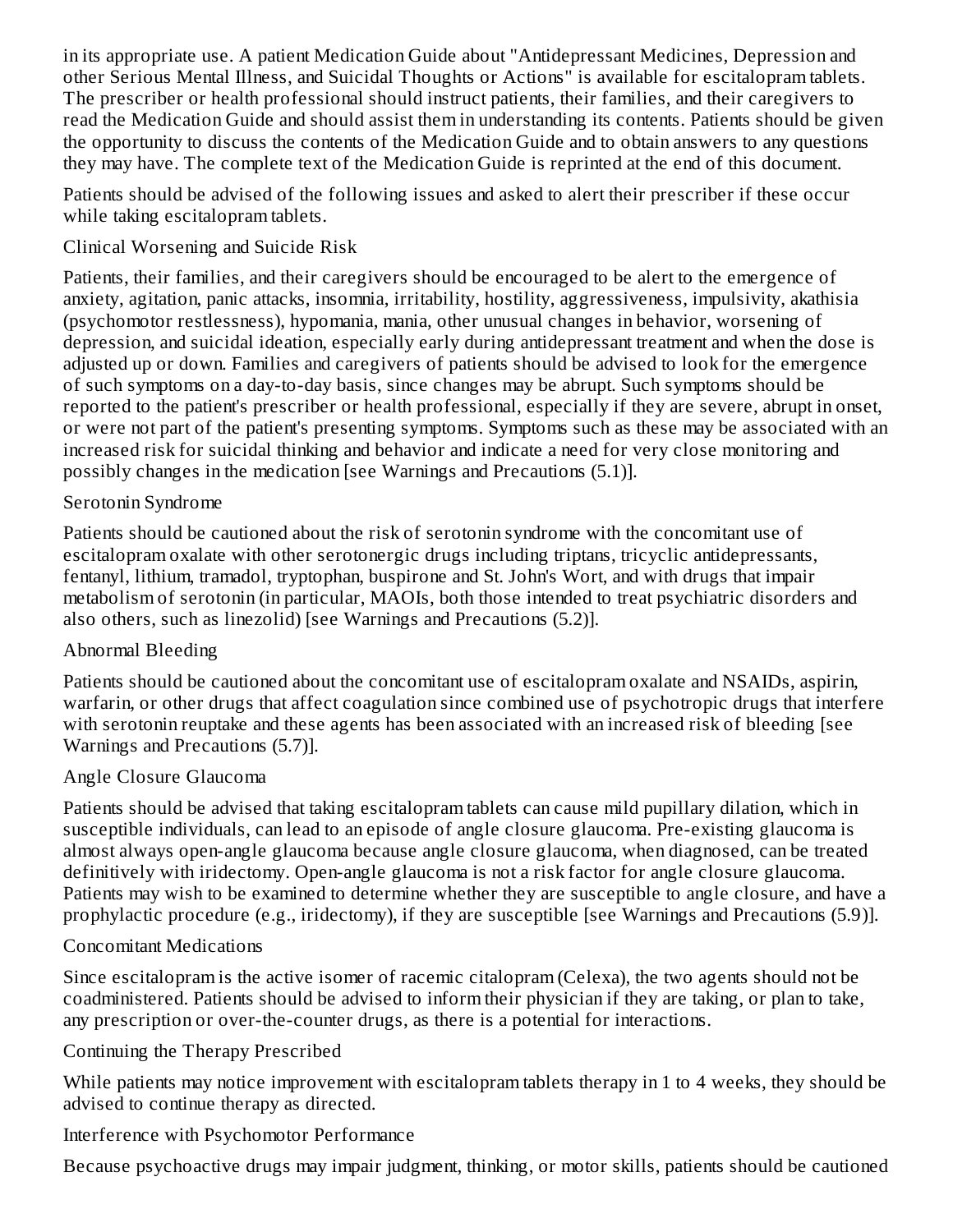about operating hazardous machinery, including automobiles, until they are reasonably certain that escitalopram tablets therapy does not affect their ability to engage in such activities.

Alcohol

Patients should be told that, although escitalopram oxalate has not been shown in experiments with normal subjects to increase the mental and motor skill impairments caused by alcohol, the concomitant use of escitalopram oxalate and alcohol in depressed patients is not advised.

Pregnancy and Breast Feeding

Patients should be advised to notify their physician if they

> become pregnant or intend to become pregnant during therapy.

> are breastfeeding an infant.

Need for Comprehensive Treatment Program

Escitalopram tablets are indicated as an integral part of a total treatment program for MDD that may include other measures (psychological, educational, social) for patients with this syndrome. Drug treatment may not be indicated for all adolescents with this syndrome. Safety and effectiveness of escitalopram oxalate in MDD has not been established in pediatric patients less than 12 years of age. Antidepressants are not intended for use in the adolescent who exhibits symptoms secondary to environmental factors and/or other primary psychiatric disorders. Appropriate educational placement is essential and psychosocial intervention is often helpful. When remedial measures alone are insufficient, the decision to prescribe antidepressant medication will depend upon the physician's assessment of the chronicity and severity of the patient's symptoms.

[logo]

Manufactured by:

TORRENT PHARMACEUTICALS LTD., Indrad-382 721, Dist. Mehsana, INDIA.

For:

TORRENT PHARMA INC., 150 Allen Road, Suite 102, Basking Ridge, NJ 07920.

8052703 Revised January 2015

OR

Manufactured by:

TORRENT PHARMACEUTICALS LTD., Bharuch-392130, INDIA.

For:

TORRENT PHARMA INC., Basking Ridge, NJ 07920.

8055994 Revised July 2015

17.2 FDA-Approved Medication Guide

Medication Guide

Escitalopram (EE sye TAL o pram) Tablets, USP

Read the Medication Guide that comes with escitalopram tablets before you start taking it and each time you get a refill. There may be new information. This Medication Guide does not take the place of talking to your healthcare provider about your medical condition or treatment. Talk with your healthcare provider if there is something you do not understand or want to learn more about.

What is the most important information I should know about escitalopram tablets?

Escitalopram tablets and other antidepressant medicines may cause serious side effects, including: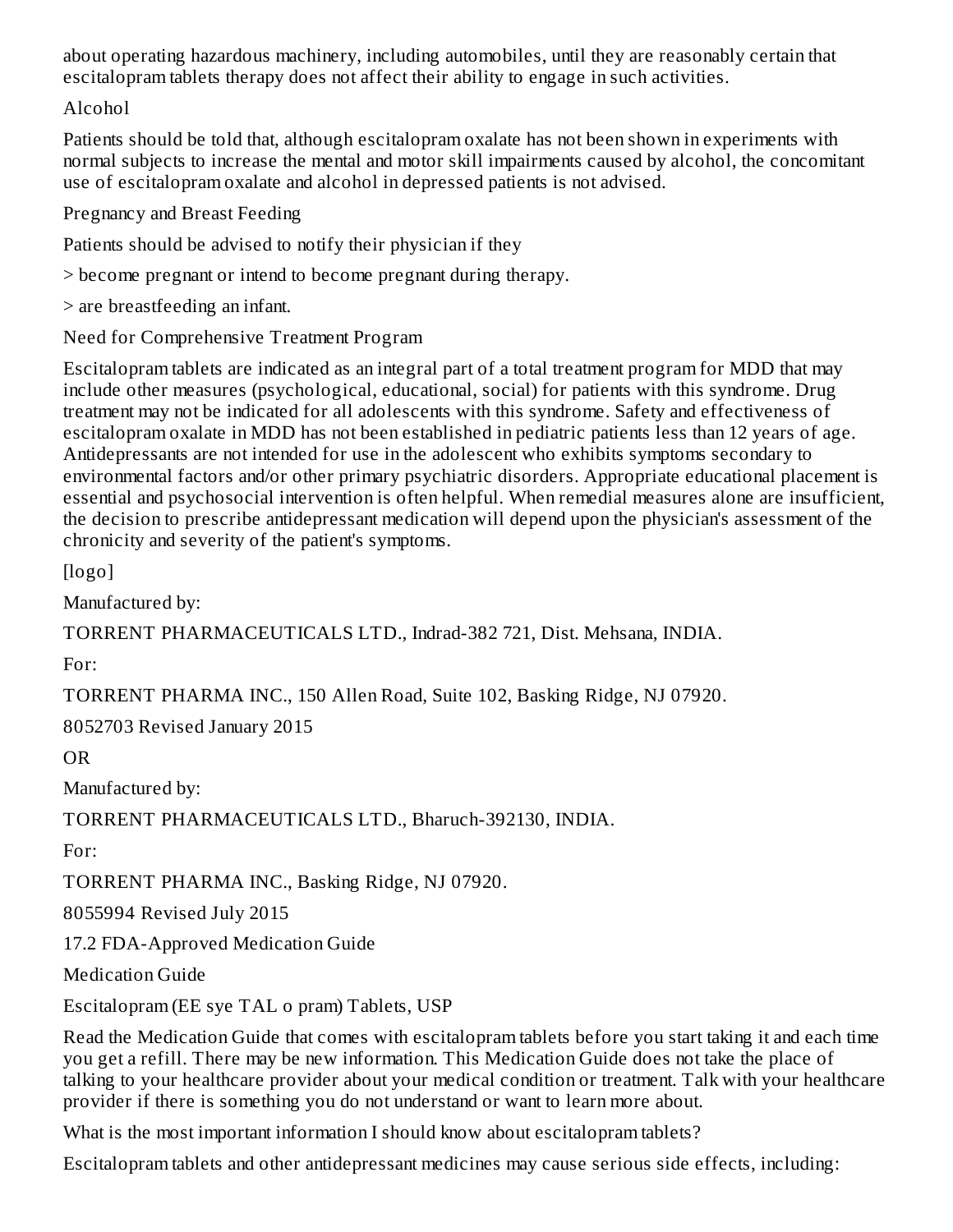1. Suicidal thoughts or actions:

Escitalopram tablets and other antidepressant medicines may increase suicidal thoughts or actions in some children, teenagers, or young adults within the first few months of treatment or when the dose is changed.

Depression or other serious mental illnesses are the most important causes of suicidal thoughts or actions.

Watch for these changes and call your healthcare provider right away if you notice:

New or sudden changes in mood, behavior, actions, thoughts, or feelings, especially if severe. Pay particular attention to such changes when escitalopram tablets are started or when the dose is changed.

Keep all follow-up visits with your healthcare provider and call between visits if you are worried about symptoms.

Call your healthcare provider right away if you have any of the following symptoms, or call 911 if an emergency, especially if they are new, worse, or worry you:

attempts to commit suicide acting on dangerous impulses acting aggressive or violent thoughts about suicide or dying new or worse depression new or worse anxiety or panic attacks feeling agitated, restless, angry or irritable trouble sleeping an increase in activity or talking more than what is normal for you other unusual changes in behavior or mood

Call your healthcare provider right away if you have any of the following symptoms, or call 911 if an emergency. Escitalopram tablets may be associated with these serious side effects:

2. Serotonin Syndrome. This condition can be life-threatening and may include:

agitation, hallucinations, coma or other changes in mental status coordination problems or muscle twitching (overactive reflexes) racing heartbeat, high or low blood pressure sweating or fever nausea, vomiting, or diarrhea muscle rigidity

3. Severe allergic reactions:

trouble breathing swelling of the face, tongue, eyes or mouth rash, itchy welts (hives) or blisters, alone or with fever or joint pain

4. Abnormal bleeding: Escitalopram tablets and other antidepressant medicines may increase your risk of bleeding or bruising, especially if you take the blood thinner warfarin (Coumadin®, Jantoven®), a non-steroidal anti-inflammatory drug (NSAIDs, like ibuprofen or naproxen), or aspirin.

5. Seizures or convulsions

6. Manic episodes:

greatly increased energy severe trouble sleeping racing thoughts reckless behavior unusually grand ideas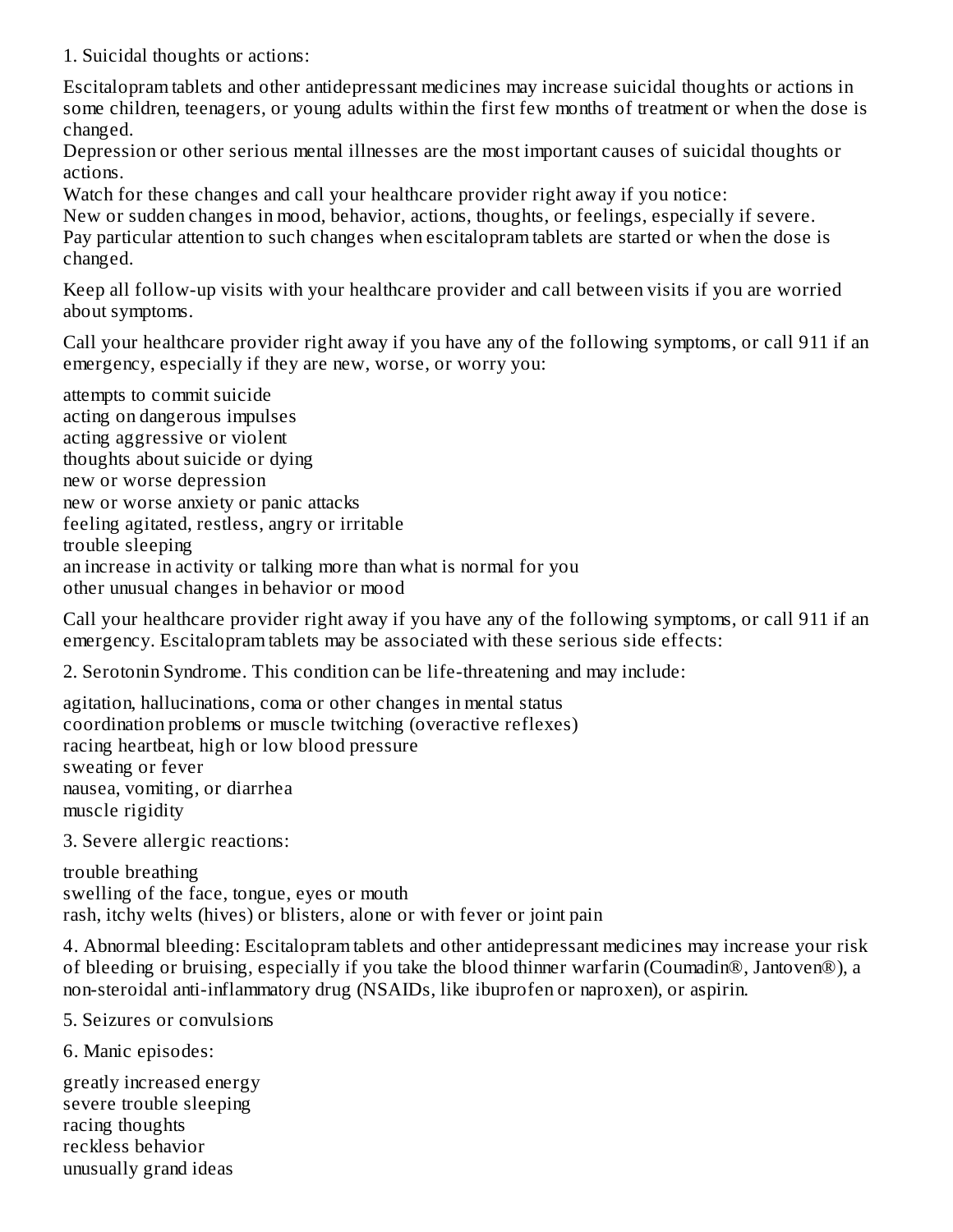excessive happiness or irritability talking more or faster than usual

7. Changes in appetite or weight. Children and adolescents should have height and weight monitored during treatment.

8. Low salt (sodium) levels in the blood. Elderly people may be at greater risk for this. Symptoms may include:

headache weakness or feeling unsteady confusion, problems concentrating or thinking or memory problems

9. Visual problems

eye pain changes in vision swelling or redness in or around the eye

Only some people are at risk for these problems. You may want to undergo an eye examination to see if you are at risk and receive preventative treatment if you are.

Do not stop escitalopram tablets without first talking to your healthcare provider. Stopping escitalopram tablets too quickly may cause serious symptoms including:

anxiety, irritability, high or low mood, feeling restless or changes in sleep habits headache, sweating, nausea, dizziness electric shock-like sensations, shaking, confusion

What are escitalopram tablets?

Escitalopram tablets are a prescription medicine used to treat depression. It is important to talk with your healthcare provider about the risks of treating depression and also the risks of not treating it. You should discuss all treatment choices with your healthcare provider. Escitalopram tablets are also used to treat:

Major Depressive Disorder (MDD) Generalized Anxiety Disorder (GAD)

Talk to your healthcare provider if you do not think that your condition is getting better with escitalopram tablets treatment.

Who should not take escitalopram tablets?

Do not take escitalopram tablets if you:

are allergic to escitalopram oxalate or citalopram hydrobromide or any of the ingredients in escitalopram tablets. See the end of this Medication Guide for a complete list of ingredients in escitalopram tablets.

take a monoamine oxidase inhibitor (MAOI). Ask your healthcare provider or pharmacist if you are not sure if you take an MAOI, including the antibiotic linezolid.

Do not take an MAOI within 2 weeks of stopping escitalopram tablets unless directed to do so by your physician.

Do not start escitalopram tablets if you stopped taking an MAOI in the last 2 weeks unless directed to do so by your physician.

People who take escitalopram tablets close in time to an MAOI may have serious or even lifethreatening side effects. Get medical help right away if you have any of these symptoms:

high fever uncontrolled muscle spasms stiff muscles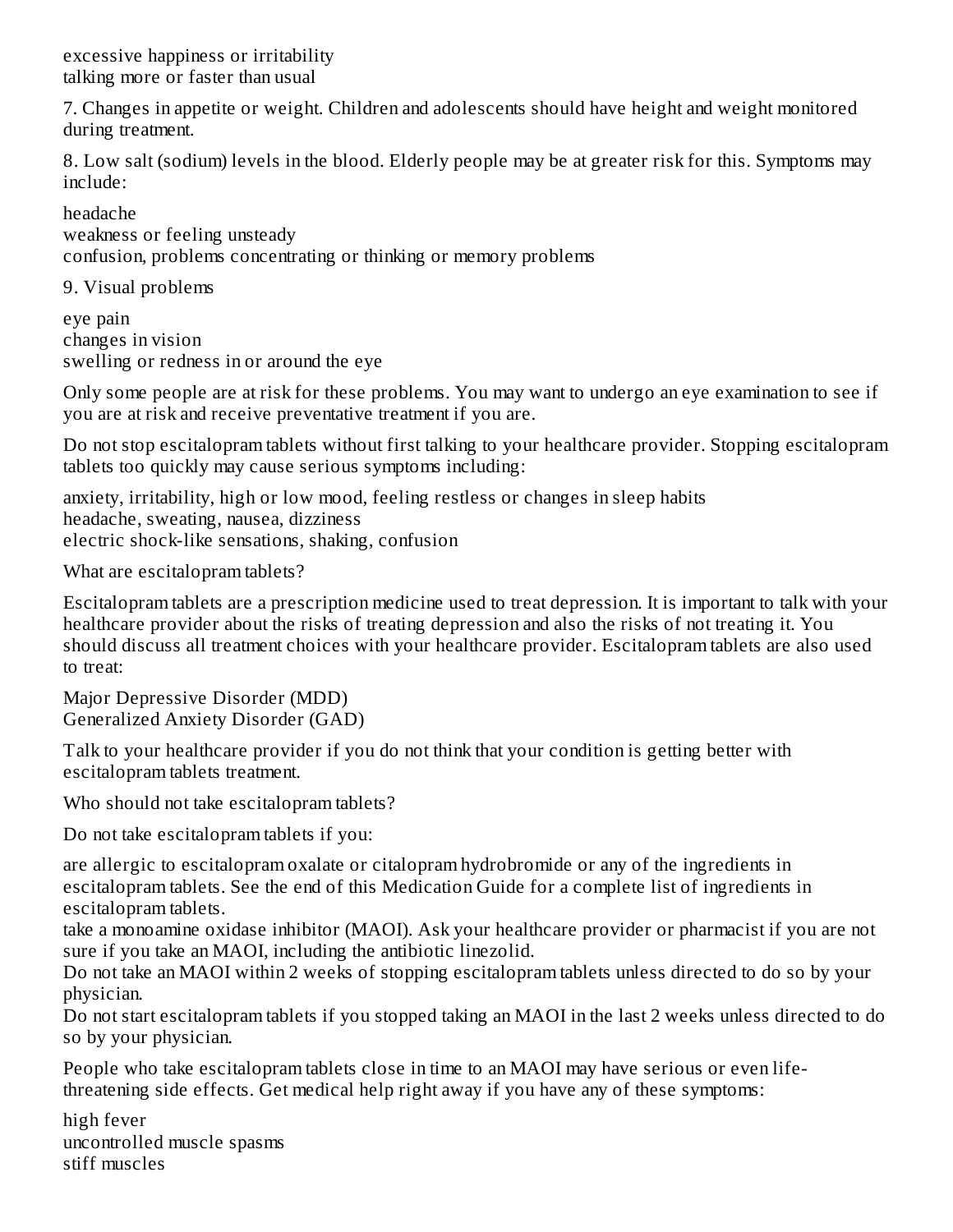rapid changes in heart rate or blood pressure confusion loss of consciousness (pass out) take the antipsychotic medicine pimozide (Orap®) because taking this drug with escitalopram tablets can

What should I tell my healthcare provider before taking escitalopram tablets? Ask if you are not sure.

Before starting escitalopram tablets, tell your healthcare provider if you:

cause serious heart problems.

Are taking certain drugs such as: Triptans used to treat migraine headache Medicines used to treat mood, anxiety, psychotic or thought disorders, including tricyclics, lithium, SSRIs, SNRIs, or antipsychotics tramadol Over-the-counter supplements such as tryptophan or St. John's Wort have liver problems have kidney problems have heart problems have or had seizures or convulsions have bipolar disorder or mania have low sodium levels in your blood have a history of a stroke have high blood pressure have or had bleeding problems are pregnant or plan to become pregnant. It is not known if escitalopram tablets will harm your unborn

baby. Talk to your healthcare provider about the benefits and risks of treating depression during pregnancy

are breast-feeding or plan to breast-feed. Some escitalopram oxalate may pass into your breast milk. Talk to your healthcare provider about the best way to feed your baby while taking escitalopram tablets.

Tell your healthcare provider about all the medicines that you take, including prescription and nonprescription medicines, vitamins, and herbal supplements. Escitalopram tablets and some medicines may interact with each other, may not work as well, or may cause serious side effects.

Your healthcare provider or pharmacist can tell you if it is safe to take escitalopram tablets with your other medicines. Do not start or stop any medicine while taking escitalopram tablets without talking to your healthcare provider first.

If you take escitalopram tablets, you should not take any other medicines that contain escitalopram oxalate or citalopram hydrobromide including: Celexa.

How should I take escitalopram tablets?

Take escitalopram tablets exactly as prescribed. Your healthcare provider may need to change the dose of escitalopram tablets until it is the right dose for you.

Escitalopram tablets may be taken with or without food.

If you miss a dose of escitalopram tablets, take the missed dose as soon as you remember. If it is almost time for the next dose, skip the missed dose and take your next dose at the regular time. Do not take two doses of escitalopram tablets at the same time.

If you take too much escitalopram tablets, call your healthcare provider or poison control center right away, or get emergency treatment.

What should I avoid while taking escitalopram tablets?

Escitalopram tablets can cause sleepiness or may affect your ability to make decisions, think clearly, or react quickly. You should not drive, operate heavy machinery, or do other dangerous activities until you know how escitalopram tablets affect you. Do not drink alcohol while using escitalopram tablets.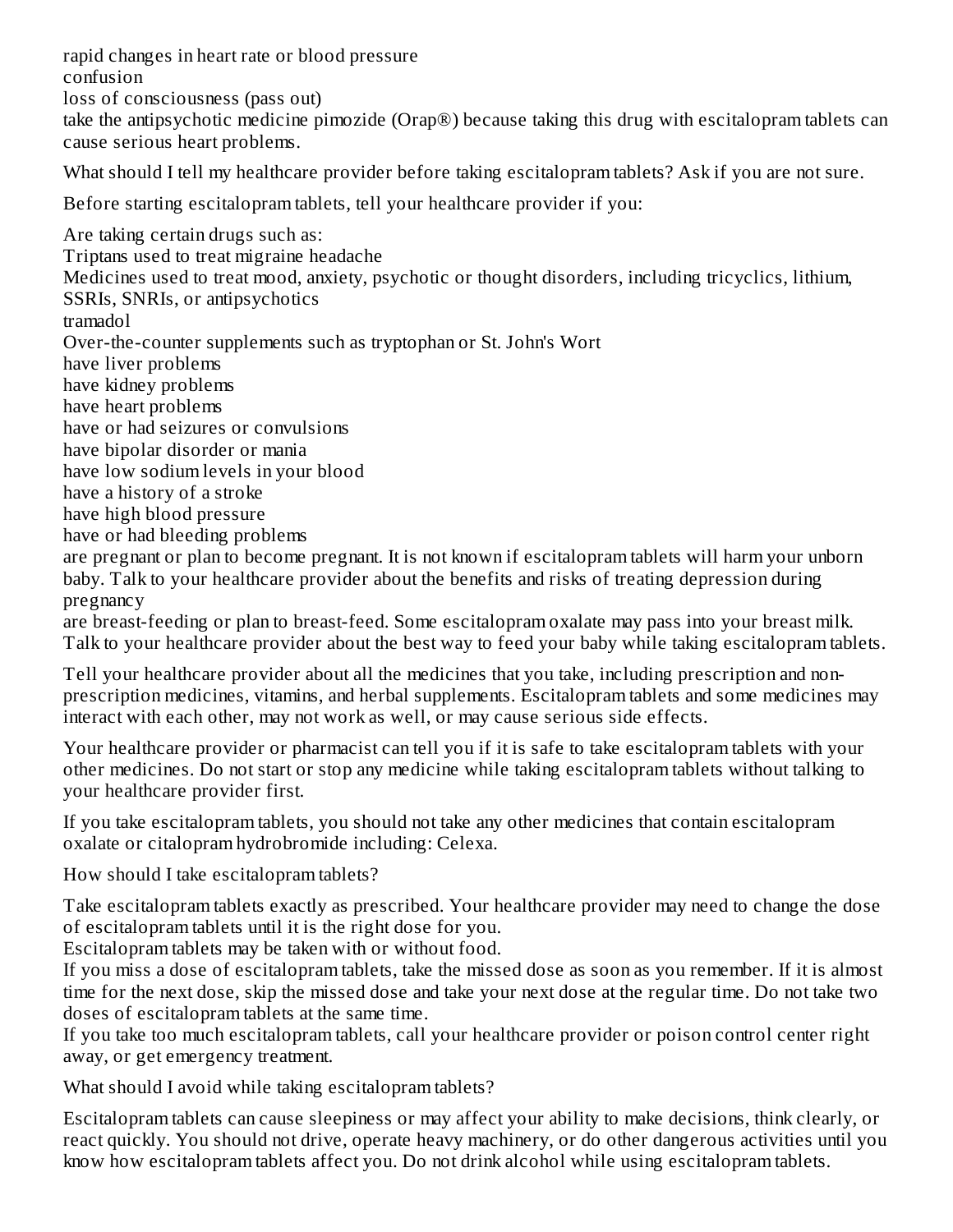What are the possible side effects of escitalopram tablets?

Escitalopram tablets may cause serious side effects, including all of those described in the section entitled "What is the most important information I should know about escitalopram tablets?"

Common possible side effects in people who take escitalopram tablets include:

Nausea Sleepiness **Weakness** Dizziness Feeling anxious Trouble sleeping Sexual problems Sweating **Shaking** Not feeling hungry Dry mouth **Constipation** Infection Yawning

Other side effects in children and adolescents include:

increased thirst abnormal increase in muscle movement or agitation nose bleed difficult urination heavy menstrual periods possible slowed growth rate and weight change. Your child's height and weight should be monitored during treatment with escitalopram tablets.

Tell your healthcare provider if you have any side effect that bothers you or that does not go away. These are not all the possible side effects of escitalopram tablets. For more information, ask your healthcare provider or pharmacist.

CALL YOUR DOCTOR FOR MEDICAL ADVICE ABOUT SIDE EFFECTS. YOU MAY REPORT SIDE EFFECTS TO FDA AT 1-800-FDA-1088.

How should I store escitalopram tablets?

Store escitalopram tablets at 20° to 25°C (68° to 77°F); excursions permitted to 15° to 30°C (59° to 86°F) [see USP Controlled Room Temperature]. Keep escitalopram tablets bottle closed tightly.

Keep escitalopram tablets and all medicines out of the reach of children.

General information about escitalopram tablets

Medicines are sometimes prescribed for purposes other than those listed in a Medication Guide. Do not use escitalopram tablets for a condition for which it was not prescribed. Do not give escitalopram tablets to other people, even if they have the same condition. It may harm them.

This Medication Guide summarizes the most important information about escitalopram tablets. If you would like more information, talk with your healthcare provider. You may ask your healthcare provider or pharmacist for information about escitalopram tablets that is written for healthcare professionals.

For more information about escitalopram tablets call 1-269-544-2299.

What are the ingredients in escitalopram tablets?

Active ingredient: escitalopram oxalate, USP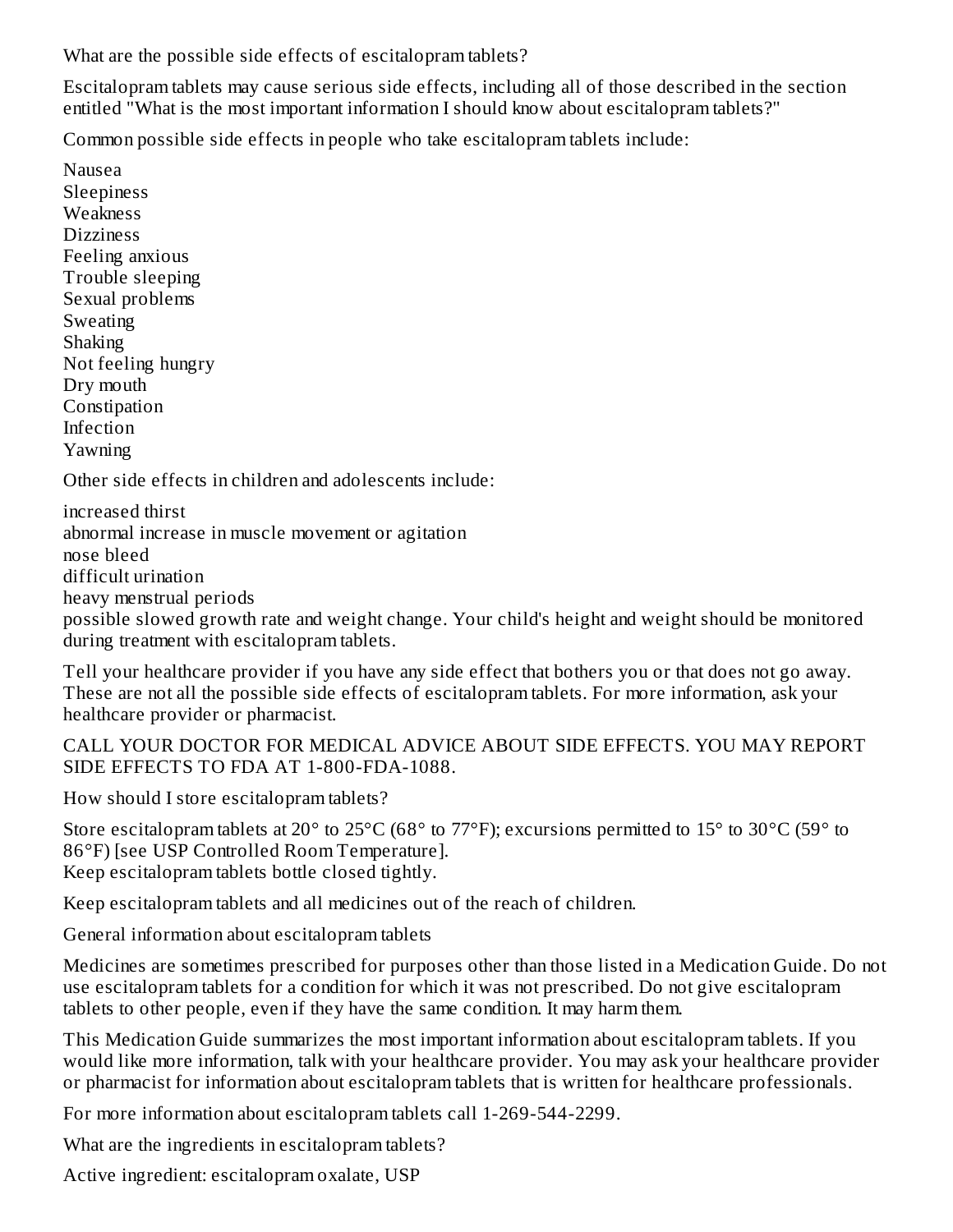Inactive ingredients:

Tablets : cellulose microcrystalline, colloidal silicon dioxide, croscarmellose sodium, magnesium stearate, povidone and talc. The film coating contains hypromellose, polyethylene glycol 400 and titanium dioxide.

Trademarks are the property of their respective owners.

[1]

Manufactured by:

TORRENT PHARMACEUTICALS LTD., Indrad-382 721, Dist. Mehsana, INDIA.

For:

TORRENT PHARMA INC., 150 Allen Road, Suite 102, Basking Ridge, NJ 07920.

8053133 Revised January 2015

OR

Manufactured by:

TORRENT PHARMACEUTICALS LTD., Bharuch-392130, INDIA.

For:

TORRENT PHARMA INC., Basking Ridge, NJ 07920.

8055813 Revised July 2015

This Medication Guide has been approved by the U.S. Food and Drug Administration.



| <b>ESCITALOPRAM OXALATE</b>                                                        |                                        |                    |                              |  |  |  |  |  |  |
|------------------------------------------------------------------------------------|----------------------------------------|--------------------|------------------------------|--|--|--|--|--|--|
| escitalopram oxalate tablet                                                        |                                        |                    |                              |  |  |  |  |  |  |
|                                                                                    |                                        |                    |                              |  |  |  |  |  |  |
| <b>Product Information</b>                                                         |                                        |                    |                              |  |  |  |  |  |  |
| Product Type                                                                       | HUMAN PRESCRIPTION DRUG                | Item Code (Source) | NDC:61919-227(NDC:13668-135) |  |  |  |  |  |  |
| <b>Route of Administration</b>                                                     | ORAL                                   |                    |                              |  |  |  |  |  |  |
|                                                                                    |                                        |                    |                              |  |  |  |  |  |  |
| <b>Active Ingredient/Active Moiety</b>                                             |                                        |                    |                              |  |  |  |  |  |  |
| <b>Basis of Strength</b><br><b>Ingredient Name</b><br><b>Strength</b>              |                                        |                    |                              |  |  |  |  |  |  |
| <b>ESCITALO PRAM O XALATE</b> (UNII: 5U85DBW7LO) (ESCITALO PRAM - UNII:4O4S742ANY) | <b>ESCITALOPRAM</b><br>5 <sub>mg</sub> |                    |                              |  |  |  |  |  |  |
|                                                                                    |                                        |                    |                              |  |  |  |  |  |  |
|                                                                                    |                                        |                    |                              |  |  |  |  |  |  |